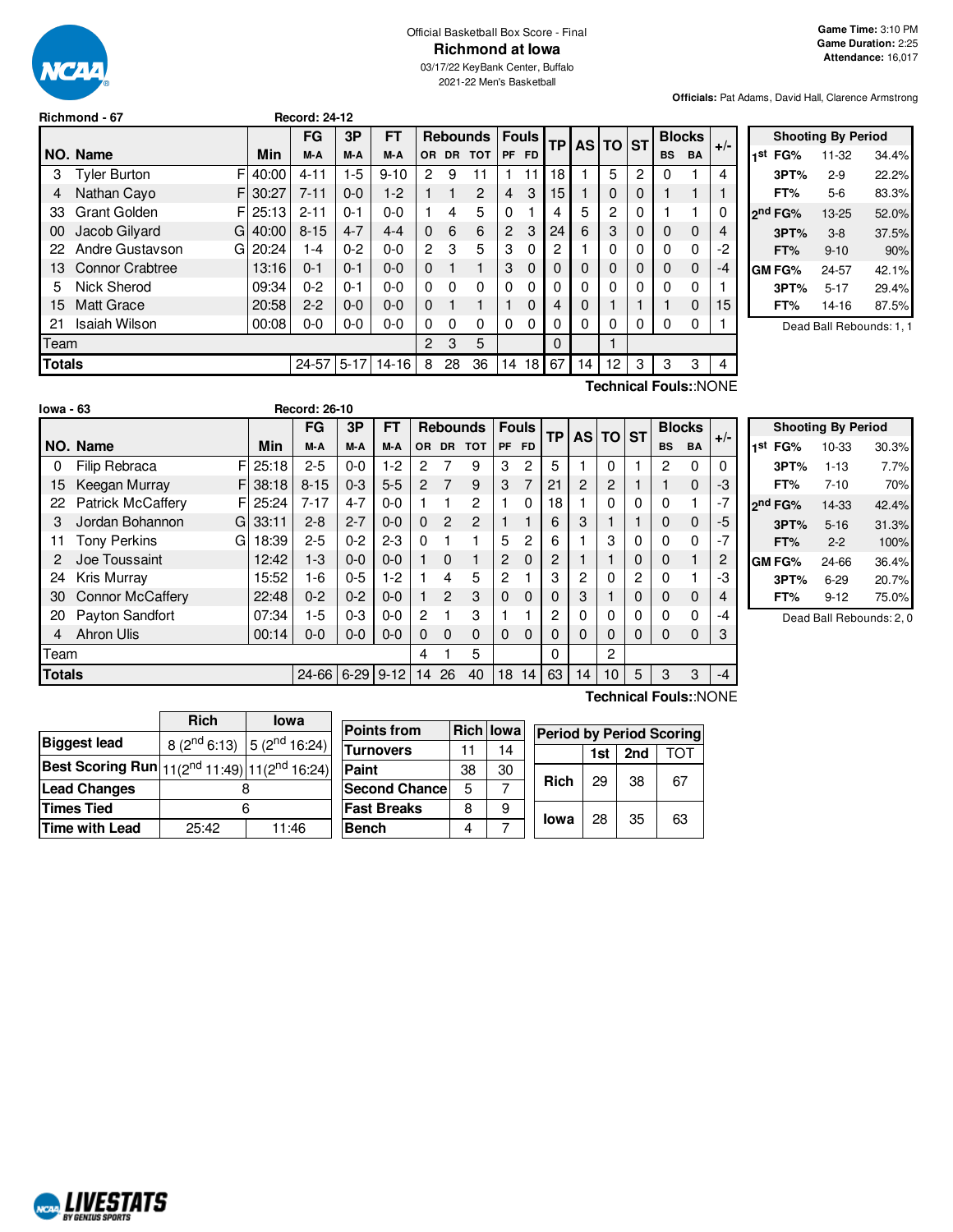

2021-22 Men's Basketball

**Officials:** Pat Adams, David Hall, Clarence Armstrong

### **Period 1**

| <b>Quarter Starters:</b> |                                                                                      |              |               |              |                                                |                                                             |
|--------------------------|--------------------------------------------------------------------------------------|--------------|---------------|--------------|------------------------------------------------|-------------------------------------------------------------|
| lowa                     | 0 Rebraca F                                                                          | 3 Bohannon J | 11 Perkins T  |              | 15 Murray K                                    | 22 McCaffery P                                              |
| Rich                     | 00 Gilyard J                                                                         | 3 Burton T   | 4 Cayo N      |              | 22 Gustavson A                                 | 33 Golden G                                                 |
| <b>Game Time</b>         | lowa                                                                                 |              | <b>Score</b>  | Diff         |                                                | Rich                                                        |
| 20:00                    | 15 MURRAY K jumpball won                                                             |              |               |              | 33 GOLDEN G jumpball lost                      |                                                             |
| 19:43                    | 22 MCCAFFERY P 2pt FG in the paint, jump shot missed                                 |              |               |              |                                                |                                                             |
| 19:32                    | 0 REBRACA F offensive rebound (1)                                                    |              |               |              |                                                |                                                             |
| 19:27                    | 0 REBRACA F 2pt FG second chance in the paint, layup missed                          |              |               |              |                                                |                                                             |
| 19:23                    |                                                                                      |              |               |              | 3 BURTON T defensive rebound (1)               |                                                             |
| 19:19                    |                                                                                      |              | $0 - 2$       | -2           | 3 BURTON T 2pt FG in the paint, layup made (2) |                                                             |
| 18:59                    | 3 BOHANNON J 3pt FG, jump shot missed                                                |              |               |              |                                                |                                                             |
| 18:58                    | offensive rebound (2)                                                                |              |               |              |                                                |                                                             |
| 18:58                    | 15 MURRAY K foul drawn (1)                                                           |              |               |              | 22 GUSTAVSON A foul personal (1 - 1)           |                                                             |
| 18:58                    |                                                                                      |              |               |              | 22 GUSTAVSON A substitution out                |                                                             |
| 18:58                    |                                                                                      |              |               |              | 13 CRABTREE C substitution in                  |                                                             |
| 18:57                    | 15 MURRAY K foul drawn (2)                                                           |              |               |              | 13 CRABTREE C foul personal (1 - 2)            |                                                             |
| 18:52                    | 15 MURRAY K 2pt FG second chance outside the paint, jump<br>shot missed              |              |               |              |                                                |                                                             |
| 18:48                    |                                                                                      |              |               |              | 33 GOLDEN G defensive rebound (1)              |                                                             |
| 18:22                    |                                                                                      |              |               |              | 33 GOLDEN G turnover bad pass (1)              |                                                             |
| 17:53                    | 0 REBRACA F 2pt FG from turnover outside the paint,<br>turnaround jump shot made (2) |              | $2 - 2$       | 0            |                                                |                                                             |
| 17:53                    | 3 BOHANNON J assist (1)                                                              |              |               |              |                                                |                                                             |
| 17:37                    |                                                                                      |              |               |              |                                                | 33 GOLDEN G 2pt FG in the paint, hook shot missed           |
| 17:32                    | 0 REBRACA F defensive rebound (2)                                                    |              |               |              |                                                |                                                             |
| 17:18                    | 0 REBRACA F 2pt FG outside the paint, hook shot missed                               |              |               |              |                                                |                                                             |
| 17:09                    |                                                                                      |              |               |              | 33 GOLDEN G defensive rebound (2)              |                                                             |
| 17:08                    |                                                                                      |              | $2 - 4$       | -2           |                                                | 00 GILYARD J 2pt FG fast break in the paint, layup made (2) |
| 17:08                    |                                                                                      |              |               |              | 33 GOLDEN G assist (1)                         |                                                             |
| 17:01                    | 15 MURRAY K foul drawn (3)                                                           |              |               |              | 4 CAYO N foul shooting (1 - 3)                 |                                                             |
| 17:01                    | 15 MURRAY K free throw 1 - 2 made (1)                                                |              | $3 - 4$       | $-1$         |                                                |                                                             |
| 17:01                    |                                                                                      |              |               |              | 4 CAYO N substitution out                      |                                                             |
| 17:01                    |                                                                                      |              |               |              | 5 SHEROD N substitution in                     |                                                             |
| 17:01                    | 15 MURRAY K free throw 2 - 2 made (2)                                                |              | 4-4           | 0            |                                                |                                                             |
| 16:45                    |                                                                                      |              | 4-6           | -2           |                                                | 3 BURTON T 2pt FG in the paint, driving layup made (4)      |
| 16:45                    |                                                                                      |              |               |              | 33 GOLDEN G assist (2)                         |                                                             |
| 16:20                    | 3 BOHANNON J 3pt FG, jump shot missed                                                |              |               |              |                                                |                                                             |
| 16:14                    | 0 REBRACA F offensive rebound (3)                                                    |              |               |              |                                                |                                                             |
| 16:12                    | 22 MCCAFFERY P 3pt FG second chance, jump shot made (3)                              |              | $7 - 6$       | $\mathbf{1}$ |                                                |                                                             |
| 16:12                    | 0 REBRACA F assist (1)                                                               |              |               |              |                                                |                                                             |
| 15:47                    |                                                                                      |              |               |              |                                                | 33 GOLDEN G 2pt FG in the paint, driving layup missed       |
| 15:47                    |                                                                                      |              |               |              | offensive rebound (4)                          |                                                             |
| 15:47                    |                                                                                      |              | Timeout media |              |                                                |                                                             |
| 15:47                    |                                                                                      |              |               |              | 33 GOLDEN G substitution out                   |                                                             |
| 15:47                    |                                                                                      |              |               |              | 15 GRACE M substitution in                     |                                                             |
| 15:43                    |                                                                                      |              |               |              | shot missed                                    | 5 SHEROD N 2pt FG second chance outside the paint, jump     |
| 15:29                    | 11 PERKINS T defensive rebound (1)                                                   |              |               |              |                                                |                                                             |

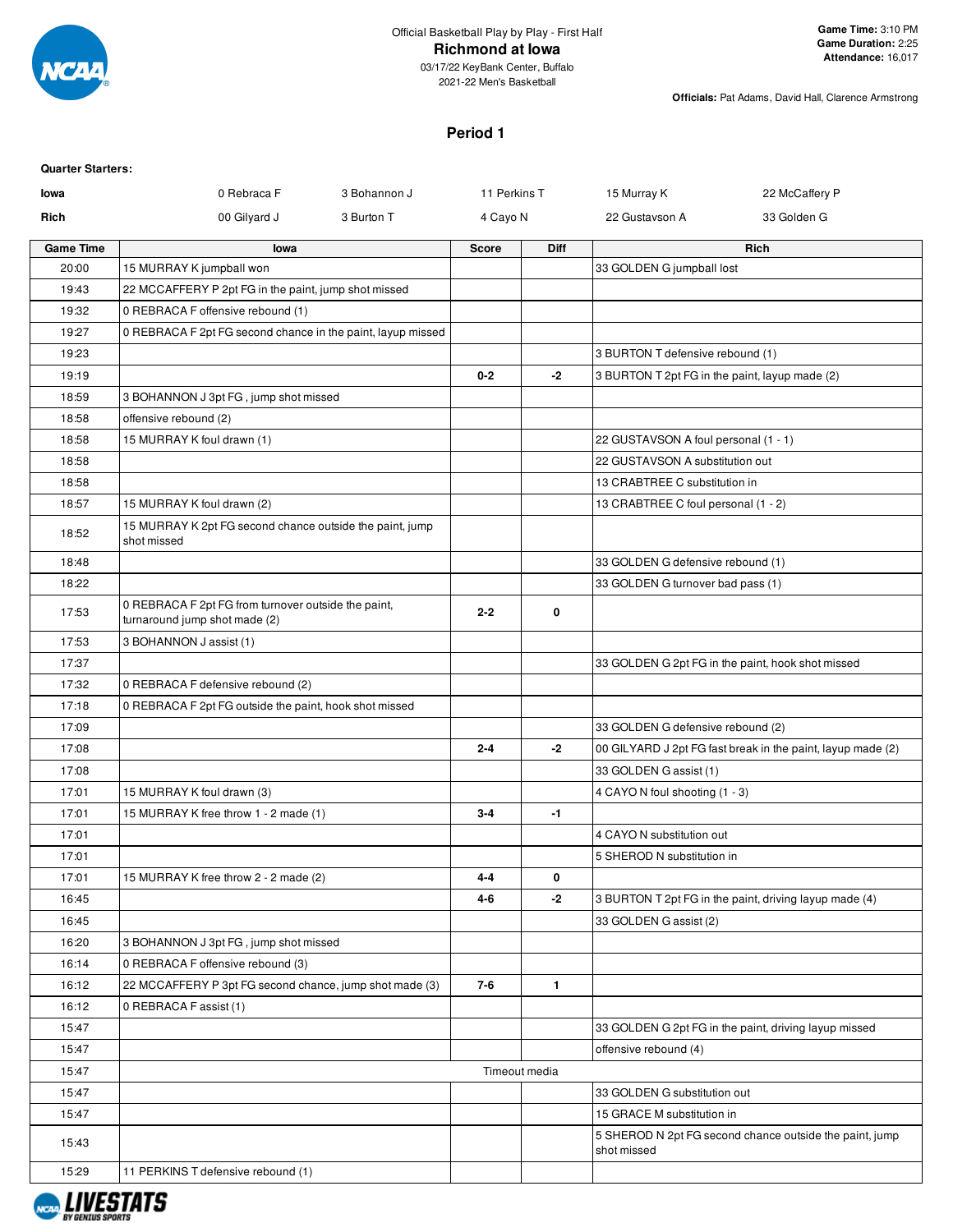

| <b>Officials:</b> Pat Adams, David Hall, Clarence Armstrong |  |  |
|-------------------------------------------------------------|--|--|
|                                                             |  |  |

| <b>Game Time</b>     | lowa                                                | <b>Score</b> | <b>Diff</b> | Rich                                                                               |
|----------------------|-----------------------------------------------------|--------------|-------------|------------------------------------------------------------------------------------|
| 15:25                | 15 MURRAY K turnover bad pass (1)                   |              |             | 3 BURTON T steal (1)                                                               |
| 15:23                |                                                     |              |             | 3 BURTON T turnover lost ball (1)                                                  |
| 15:21                |                                                     |              |             | 10 KULJU S substitution out                                                        |
| 15:21                |                                                     |              |             | 5 SHEROD N substitution in                                                         |
| 15:09                | 11 PERKINS T turnover bad pass (1)                  |              |             |                                                                                    |
| 14:59                | 11 PERKINS T foul personal (1 - 1)                  |              |             | 3 BURTON T foul drawn (1)                                                          |
| 14:52                |                                                     |              |             | 00 GILYARD J 2pt FG from turnover outside the paint, step back<br>jump shot missed |
| 14:48                | 15 MURRAY K defensive rebound (1)                   |              |             |                                                                                    |
| 14:41                | 15 MURRAY K 3pt FG, jump shot missed                |              |             |                                                                                    |
| 14:38                |                                                     |              |             | 13 CRABTREE C defensive rebound (1)                                                |
| 14:23                |                                                     | 7-9          | $-2$        | 00 GILYARD J 3pt FG, step back jump shot made (5)                                  |
| 14:07                | 15 MURRAY K 2pt FG in the paint, layup made (4)     | 9-9          | 0           |                                                                                    |
| 14:07                | 22 MCCAFFERY P assist (1)                           |              |             |                                                                                    |
| 13:45                |                                                     | $9 - 11$     | -2          | 15 GRACE M 2pt FG in the paint, hook shot made (2)                                 |
| 13:34                | 22 MCCAFFERY P 3pt FG, jump shot missed             |              |             |                                                                                    |
| 13:30                | 15 MURRAY K offensive rebound (2)                   |              |             |                                                                                    |
| 13:25                | 11 PERKINS T 3pt FG second chance, jump shot missed |              |             |                                                                                    |
| 13:21                |                                                     |              |             | 3 BURTON T defensive rebound (2)                                                   |
| 13:16                |                                                     |              |             | 00 GILYARD J 3pt FG, jump shot missed                                              |
| 13:11                | 3 BOHANNON J defensive rebound (1)                  |              |             |                                                                                    |
| 13:07                | 3 BOHANNON J turnover lost ball (1)                 |              |             |                                                                                    |
| 13:01                |                                                     | $9 - 13$     | -4          | 00 GILYARD J 2pt FG fast break from turnover in the paint,<br>layup made (7)       |
| 13:01                |                                                     |              |             | 3 BURTON T assist (1)                                                              |
| 12:47                | 15 MURRAY K foul drawn (4)                          |              |             | 15 GRACE M foul shooting (1 - 4)                                                   |
| 12:47                | 15 MURRAY K free throw 1 - 2 made (5)               | $10 - 13$    | -3          |                                                                                    |
| 12:47                | 0 REBRACA F substitution out                        |              |             |                                                                                    |
| 12:47                | 11 PERKINS T substitution out                       |              |             |                                                                                    |
| 12:47                | 22 MCCAFFERY P substitution out                     |              |             |                                                                                    |
| 12:47                | 2 TOUSSAINT J substitution in                       |              |             |                                                                                    |
| 12:47                | 24 MURRAY K substitution in                         |              |             |                                                                                    |
| 12:47                | 30 MCCAFFERY C substitution in                      |              |             |                                                                                    |
| 12:47                |                                                     |              |             | 5 SHEROD N substitution out                                                        |
| 12:47                |                                                     |              |             | 13 CRABTREE C substitution out                                                     |
| 12:47                |                                                     |              |             | 15 GRACE M substitution out                                                        |
| 12:47                |                                                     |              |             | 4 CAYO N substitution in                                                           |
| 12:47                |                                                     |              |             | 22 GUSTAVSON A substitution in                                                     |
| 12:47                |                                                     |              |             | 33 GOLDEN G substitution in                                                        |
| 12:47                | 15 MURRAY K free throw 2 - 2 made (6)               | $11 - 13$    | $-2$        |                                                                                    |
| 12:36                |                                                     |              |             | 00 GILYARD J 3pt FG, jump shot missed                                              |
| 12:34                |                                                     |              |             | 3 BURTON T offensive rebound (3)                                                   |
| 12:34                | 24 MURRAY K foul personal (1 - 2)                   |              |             | 3 BURTON T foul drawn (2)                                                          |
| 12:32                | 3 BOHANNON J foul shooting (1 - 3)                  |              |             | 3 BURTON T foul drawn (3)                                                          |
| 12:32                |                                                     |              |             | 3 BURTON T free throw 1 - 2 missed                                                 |
| 12:32                |                                                     |              |             | offensive dead ball rebound (1)                                                    |
| 12:32                |                                                     | $11 - 14$    | -3          | 3 BURTON T free throw 2 - 2 made (5)                                               |
| 12:17                | 24 MURRAY K 3pt FG, jump shot missed                |              |             |                                                                                    |
| 12:13                |                                                     |              |             | 3 BURTON T defensive rebound (4)                                                   |
| 12:02<br>,,,,,,,,,,, |                                                     |              |             | 33 GOLDEN G 2pt FG in the paint, layup missed                                      |

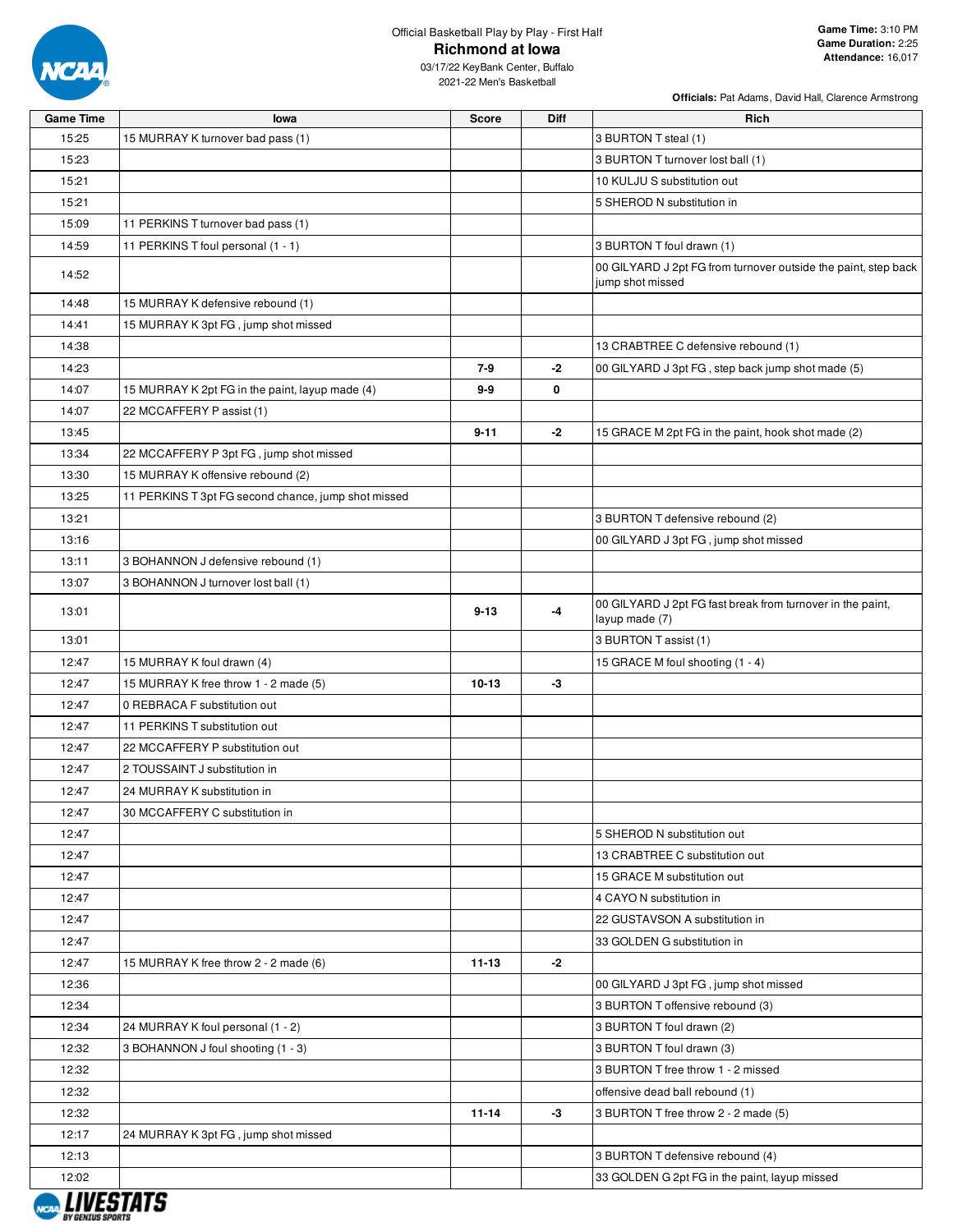

**Officials:** Pat Adams, David Hall, Clarence Armstrong

| <b>Game Time</b> | lowa                                                                              | <b>Score</b>  | <b>Diff</b>  | Rich                                                                            |
|------------------|-----------------------------------------------------------------------------------|---------------|--------------|---------------------------------------------------------------------------------|
| 11:58            | 24 MURRAY K defensive rebound (1)                                                 |               |              |                                                                                 |
| 11:43            | 2 TOUSSAINT J 2pt FG in the paint, driving layup missed                           |               |              |                                                                                 |
| 11:40            |                                                                                   |               |              | 00 GILYARD J defensive rebound (1)                                              |
| 11:35            |                                                                                   |               |              | 3 BURTON T 3pt FG, jump shot missed                                             |
| 11:31            |                                                                                   |               |              | 22 GUSTAVSON A offensive rebound (1)                                            |
| 11:29            |                                                                                   |               |              | 22 GUSTAVSON A 2pt FG second chance in the paint, layup<br>missed               |
| 11:23            |                                                                                   |               |              | 33 GOLDEN G offensive rebound (3)                                               |
| 11:23            |                                                                                   |               |              | 33 GOLDEN G 2pt FG second chance in the paint, layup missed                     |
| 11:22            | 15 MURRAY K defensive rebound (3)                                                 |               |              |                                                                                 |
| 11:18            | 15 MURRAY K 2pt FG fast break in the paint, layup made (8)                        | $13 - 14$     | $-1$         |                                                                                 |
| 11:05            | 2 TOUSSAINT J foul personal (1 - 4)                                               |               |              | 3 BURTON T foul drawn (4)                                                       |
| 11:05            |                                                                                   | Timeout media |              |                                                                                 |
| 11:05            | 3 BOHANNON J substitution out                                                     |               |              |                                                                                 |
| 11:05            | 20 SANDFORT P substitution in                                                     |               |              |                                                                                 |
| 10:46            |                                                                                   | $13 - 16$     | -3           | 4 CAYO N 2pt FG in the paint, layup made (2)                                    |
| 10:46            |                                                                                   |               |              | 00 GILYARD J assist (1)                                                         |
| 10:27            | 24 MURRAY K 2pt FG in the paint, driving layup made (2)                           | $15 - 16$     | $-1$         |                                                                                 |
| 10:07            |                                                                                   |               |              | 33 GOLDEN G 2pt FG in the paint, jump shot missed                               |
| 10:02            | 15 MURRAY K defensive rebound (4)                                                 |               |              |                                                                                 |
| 09:57            | 20 SANDFORT P foul drawn (1)                                                      |               |              | 00 GILYARD J foul personal (1 - 5)                                              |
| 09:57            |                                                                                   |               |              | 33 GOLDEN G substitution out                                                    |
| 09:57            |                                                                                   |               |              | 15 GRACE M substitution in                                                      |
| 09:42            | 15 MURRAY K 3pt FG, jump shot missed                                              |               |              |                                                                                 |
| 09:38            | 20 SANDFORT P offensive rebound (1)                                               |               |              |                                                                                 |
| 09:36            | 20 SANDFORT P 2pt FG second chance in the paint, layup<br>missed                  |               |              |                                                                                 |
| 09:33            | 20 SANDFORT P offensive rebound (2)                                               |               |              |                                                                                 |
| 09:29            | 15 MURRAY K foul offensive (1 - 5)                                                |               |              | 3 BURTON T foul drawn (5)                                                       |
| 09:29            | 15 MURRAY K turnover offensive (2)                                                |               |              |                                                                                 |
| 09:05            |                                                                                   |               |              | 4 CAYO N 2pt FG from turnover outside the paint, turnaround<br>jump shot missed |
| 09:01            | 20 SANDFORT P defensive rebound (3)                                               |               |              |                                                                                 |
| 08:59            | 20 SANDFORT P 3pt FG, jump shot missed                                            |               |              |                                                                                 |
| 08:56            | 15 MURRAY K offensive rebound (5)                                                 |               |              |                                                                                 |
| 08:50            | 15 MURRAY K 2pt FG second chance outside the paint, step<br>back jump shot missed |               |              |                                                                                 |
| 08:42            |                                                                                   |               |              | 3 BURTON T defensive rebound (5)                                                |
| 08:35            |                                                                                   | $15 - 18$     | -3           | 00 GILYARD J 2pt FG in the paint, driving layup made (9)                        |
| 08:26            | 20 SANDFORT P 2pt FG in the paint, layup made (2)                                 | 17-18         | $-1$         |                                                                                 |
| 08:26            | 30 MCCAFFERY C assist (1)                                                         |               |              |                                                                                 |
| 08:10            |                                                                                   |               |              | 00 GILYARD J 2pt FG outside the paint, pull up jump shot<br>missed              |
| 08:05            | 24 MURRAY K defensive rebound (2)                                                 |               |              |                                                                                 |
| 07:55            | 15 MURRAY K 2pt FG in the paint, dunk, made (10)                                  | 19-18         | $\mathbf{1}$ |                                                                                 |
| 07:36            |                                                                                   | Timeout media |              |                                                                                 |
| 07:36            | 15 MURRAY K substitution out                                                      |               |              |                                                                                 |
| 07:36            | 0 REBRACA F substitution in                                                       |               |              |                                                                                 |
| 07:25            |                                                                                   |               |              | 15 GRACE M turnover bad pass (1)                                                |
| 07:17            | 0 REBRACA F 2pt FG from turnover in the paint, dunk, made (4)                     | $21 - 18$     | 3            |                                                                                 |
| 07:17            | 2 TOUSSAINT J assist (1)                                                          |               |              |                                                                                 |

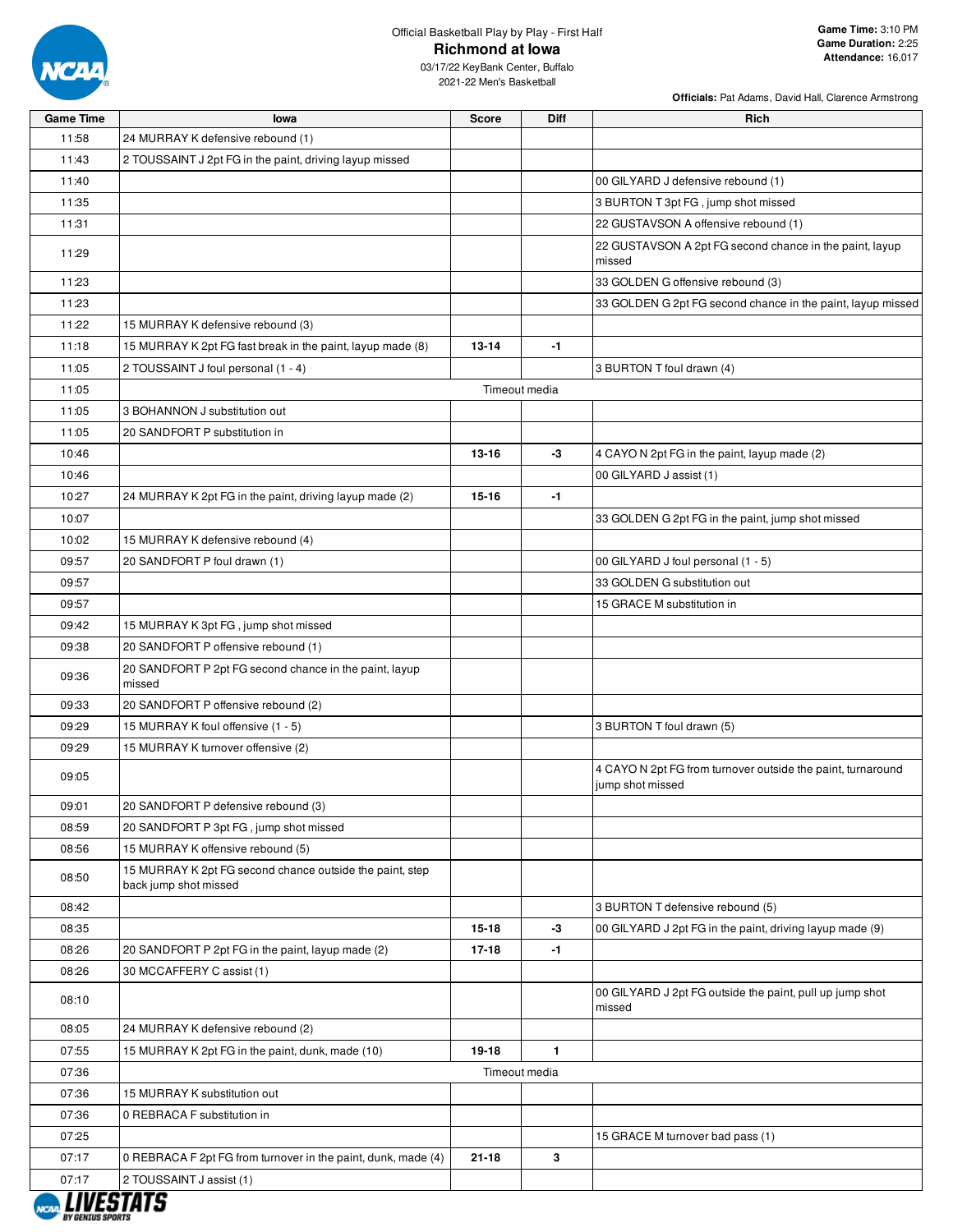

03/17/22 KeyBank Center, Buffalo 2021-22 Men's Basketball

| <b>Game Time</b> | lowa                                                                   | <b>Score</b> | <b>Diff</b>    | <b>Rich</b>                                                      |
|------------------|------------------------------------------------------------------------|--------------|----------------|------------------------------------------------------------------|
| 06:58            |                                                                        |              |                | 22 GUSTAVSON A 3pt FG, jump shot missed                          |
| 06:54            | 30 MCCAFFERY C defensive rebound (1)                                   |              |                |                                                                  |
| 06:45            | 20 SANDFORT P 3pt FG, jump shot missed                                 |              |                |                                                                  |
| 06:41            | 24 MURRAY K offensive rebound (3)                                      |              |                |                                                                  |
| 06:34            | 20 SANDFORT P 3pt FG second chance, jump shot missed                   |              |                |                                                                  |
| 06:30            |                                                                        |              |                | 00 GILYARD J defensive rebound (2)                               |
| 06:26            |                                                                        | $21 - 20$    | $\mathbf{1}$   | 22 GUSTAVSON A 2pt FG fast break in the paint, layup made<br>(2) |
| 06:26            |                                                                        |              |                | 00 GILYARD J assist (2)                                          |
| 06:13            | 24 MURRAY K foul drawn (1)                                             |              |                | 22 GUSTAVSON A foul shooting (2 - 6)                             |
| 06:13            | 24 MURRAY K free throw 1 - 2 missed                                    |              |                |                                                                  |
| 06:13            | offensive dead ball rebound (1)                                        |              |                |                                                                  |
| 06:13            | 2 TOUSSAINT J substitution out                                         |              |                |                                                                  |
| 06:13            | 20 SANDFORT P substitution out                                         |              |                |                                                                  |
| 06:13            | 3 BOHANNON J substitution in                                           |              |                |                                                                  |
| 06:13            | 22 MCCAFFERY P substitution in                                         |              |                |                                                                  |
| 06:13            |                                                                        |              |                | 15 GRACE M substitution out                                      |
| 06:13            |                                                                        |              |                | 22 GUSTAVSON A substitution out                                  |
| 06:13            |                                                                        |              |                | 13 CRABTREE C substitution in                                    |
| 06:13            |                                                                        |              |                | 33 GOLDEN G substitution in                                      |
| 06:13            | 24 MURRAY K free throw 2 - 2 made (3)                                  | 22-20        | $\overline{2}$ |                                                                  |
| 06:13            | 24 MURRAY K substitution out                                           |              |                |                                                                  |
| 06:13            | 15 MURRAY K substitution in                                            |              |                |                                                                  |
| 05:49            |                                                                        |              |                | 4 CAYO N 2pt FG in the paint, layup missed                       |
| 05:46            | 22 MCCAFFERY P defensive rebound (1)                                   |              |                |                                                                  |
| 05:40            | 22 MCCAFFERY P 2pt FG in the paint, turnaround jump shot<br>made $(5)$ | 24-20        | 4              |                                                                  |
| 05:17            |                                                                        | 24-23        | $\mathbf{1}$   | 3 BURTON T 3pt FG, jump shot made (8)                            |
| 05:17            |                                                                        |              |                | 33 GOLDEN G assist (3)                                           |
| 04:56            | 22 MCCAFFERY P 2pt FG outside the paint, jump shot missed              |              |                |                                                                  |
| 04:56            | offensive rebound (20)                                                 |              |                |                                                                  |
| 04:56            | 0 REBRACA F foul drawn (1)                                             |              |                | 4 CAYO N foul personal (2 - 7)                                   |
| 04:56            |                                                                        |              |                | 4 CAYO N substitution out                                        |
| 04:56            |                                                                        |              |                | 5 SHEROD N substitution in                                       |
| 04:56            | 0 REBRACA F 1&1 free throw 1 made (5)                                  | 25-23        | $\overline{2}$ |                                                                  |
| 04:55            | 0 REBRACA F 1&1 free throw 2 missed                                    |              |                |                                                                  |
| 04:53            |                                                                        |              |                | 33 GOLDEN G defensive rebound (4)                                |
| 04:42            |                                                                        |              |                | 3 BURTON T 3pt FG, jump shot missed                              |
| 04:42            |                                                                        |              |                | offensive rebound (15)                                           |
| 04:42            | 0 REBRACA F foul personal (1 - 6)                                      |              |                | 33 GOLDEN G foul drawn (1)                                       |
| 04:28            |                                                                        |              |                | 3 BURTON T 3pt FG second chance, jump shot missed                |
| 04:24            | 30 MCCAFFERY C defensive rebound (2)                                   |              |                |                                                                  |
| 04:12            | 22 MCCAFFERY P 2pt FG outside the paint, jump shot missed              |              |                |                                                                  |
| 04:09            |                                                                        |              |                | 00 GILYARD J defensive rebound (3)                               |
| 03:57            |                                                                        |              |                | 3 BURTON T 2pt FG in the paint, layup missed                     |
| 03:54            | 0 REBRACA F defensive rebound (4)                                      |              |                |                                                                  |
| 03:51            | 22 MCCAFFERY P 2pt FG in the paint, layup blocked                      |              |                |                                                                  |
| 03:51            |                                                                        |              |                | 33 GOLDEN G block (1)                                            |
| 03:46            |                                                                        |              |                | 00 GILYARD J defensive rebound (4)                               |
| 03:43            |                                                                        |              |                |                                                                  |
|                  |                                                                        |              |                | 3 BURTON T 2pt FG outside the paint, jump shot missed            |
|                  |                                                                        |              |                |                                                                  |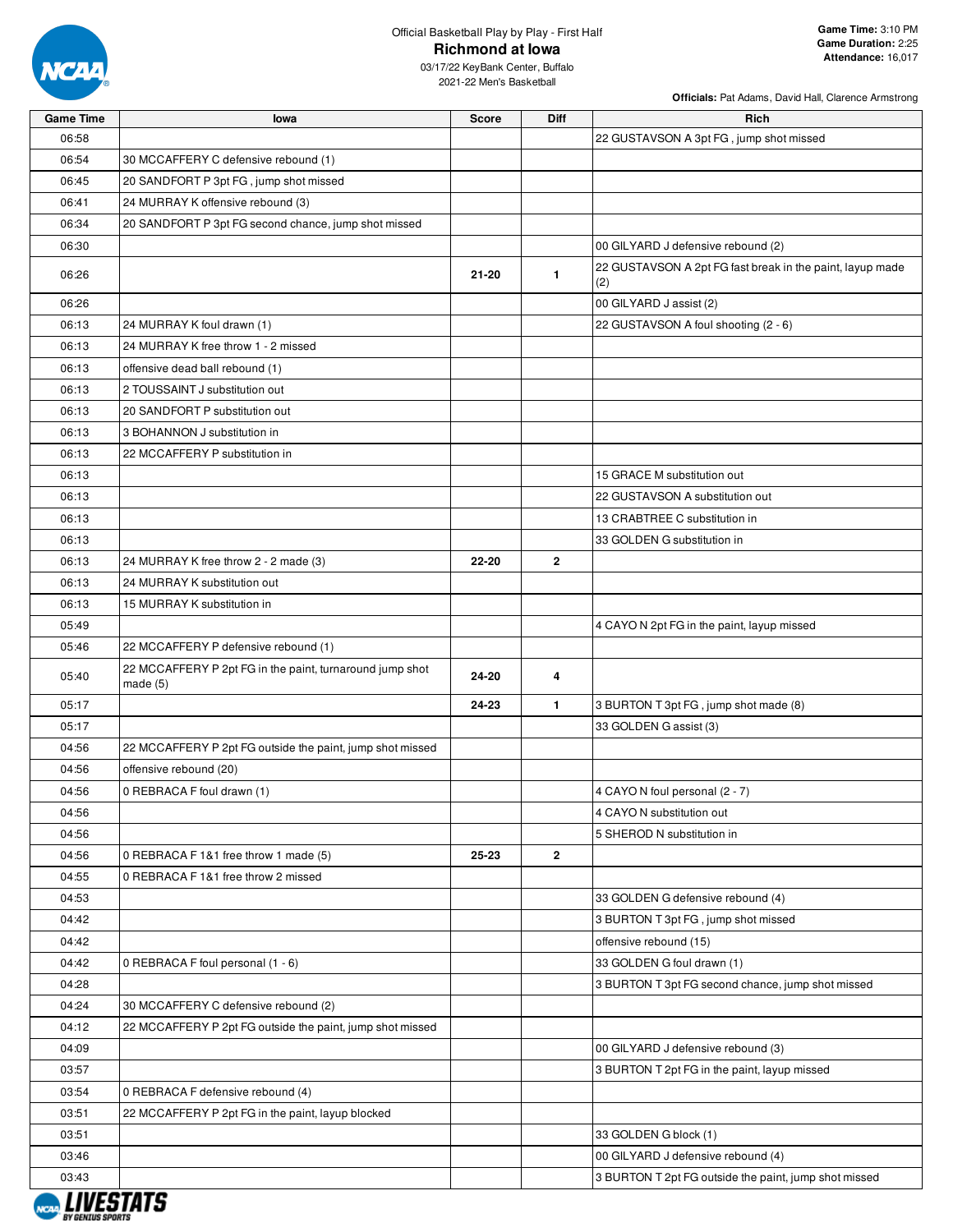

**Officials:** Pat Adams, David Hall, Clarence Armstrong

| <b>Game Time</b> | lowa                                                         | <b>Score</b> | <b>Diff</b>   | Rich                                                          |  |  |  |  |  |  |
|------------------|--------------------------------------------------------------|--------------|---------------|---------------------------------------------------------------|--|--|--|--|--|--|
| 03:38            | 15 MURRAY K defensive rebound (6)                            |              |               |                                                               |  |  |  |  |  |  |
| 03:22            | Timeout media                                                |              |               |                                                               |  |  |  |  |  |  |
| 03:22            | 30 MCCAFFERY C substitution out                              |              |               |                                                               |  |  |  |  |  |  |
| 03:22            | 11 PERKINS T substitution in                                 |              |               |                                                               |  |  |  |  |  |  |
| 03:22            |                                                              |              |               | 5 SHEROD N substitution out                                   |  |  |  |  |  |  |
| 03:22            |                                                              |              |               | 15 GRACE M substitution in                                    |  |  |  |  |  |  |
| 03:14            | 3 BOHANNON J 3pt FG, jump shot missed                        |              |               |                                                               |  |  |  |  |  |  |
| 03:14            | offensive dead ball rebound (2)                              |              |               |                                                               |  |  |  |  |  |  |
| 03:14            | turnover shot clock (5)                                      |              |               |                                                               |  |  |  |  |  |  |
| 02:52            |                                                              |              |               | 00 GILYARD J 3pt FG from turnover, jump shot missed           |  |  |  |  |  |  |
| 02:49            | 0 REBRACA F defensive rebound (5)                            |              |               |                                                               |  |  |  |  |  |  |
| 02:21            | turnover shot clock (6)                                      |              |               |                                                               |  |  |  |  |  |  |
| 02:21            | 22 MCCAFFERY P substitution out                              |              |               |                                                               |  |  |  |  |  |  |
| 02:21            | 30 MCCAFFERY C substitution in                               |              |               |                                                               |  |  |  |  |  |  |
| 02:21            | 0 REBRACA F substitution out                                 |              |               |                                                               |  |  |  |  |  |  |
| 02:21            | 24 MURRAY K substitution in                                  |              |               |                                                               |  |  |  |  |  |  |
| 02:07            |                                                              | 25-25        | 0             | 3 BURTON T 2pt FG from turnover in the paint, layup made (10) |  |  |  |  |  |  |
| 02:07            | 24 MURRAY K foul shooting (2 - 7)                            |              |               | 3 BURTON T foul drawn (6)                                     |  |  |  |  |  |  |
| 02:07            | 24 MURRAY K substitution out                                 |              |               |                                                               |  |  |  |  |  |  |
| 02:07            | 0 REBRACA F substitution in                                  |              |               |                                                               |  |  |  |  |  |  |
| 02:07            |                                                              | 25-26        | -1            | 3 BURTON T free throw 1 - 1 made (11)                         |  |  |  |  |  |  |
| 01:51            | 11 PERKINS T 2pt FG in the paint, pull up jump shot made (2) | 27-26        | $\mathbf{1}$  |                                                               |  |  |  |  |  |  |
| 01:24            | 15 MURRAY K steal (1)                                        |              |               | 33 GOLDEN G turnover bad pass (2)                             |  |  |  |  |  |  |
| 01:12            | 11 PERKINS T foul drawn (1)                                  |              |               | 13 CRABTREE C foul shooting (2 - 8)                           |  |  |  |  |  |  |
| 01:12            | 11 PERKINS T free throw 1 - 2 made (3)                       | 28-26        | $\mathbf{2}$  |                                                               |  |  |  |  |  |  |
| 01:11            | 11 PERKINS T free throw 2 - 2 missed                         |              |               |                                                               |  |  |  |  |  |  |
| 01:10            |                                                              |              |               | 3 BURTON T defensive rebound (6)                              |  |  |  |  |  |  |
| 00:44            |                                                              |              |               | 3 BURTON T 2pt FG in the paint, jump shot blocked             |  |  |  |  |  |  |
| 00:44            | 15 MURRAY K block (1)                                        |              |               |                                                               |  |  |  |  |  |  |
| 00:38            | 0 REBRACA F defensive rebound (6)                            |              |               |                                                               |  |  |  |  |  |  |
| 00:35            | 11 PERKINS T turnover bad pass (2)                           |              |               | 15 GRACE M steal (1)                                          |  |  |  |  |  |  |
| 00:26            |                                                              |              |               | Timeout 30 Sec                                                |  |  |  |  |  |  |
| 00:26            |                                                              |              | Timeout media |                                                               |  |  |  |  |  |  |
| 00:26            | 3 BOHANNON J substitution out                                |              |               |                                                               |  |  |  |  |  |  |
| 00:26            | 15 MURRAY K substitution out                                 |              |               |                                                               |  |  |  |  |  |  |
| 00:26            | 2 TOUSSAINT J substitution in                                |              |               |                                                               |  |  |  |  |  |  |
| 00:26            | 20 SANDFORT P substitution in                                |              |               |                                                               |  |  |  |  |  |  |
| 00:07            | 11 PERKINS T foul shooting (2 - 8)                           |              |               | 3 BURTON T foul drawn (7)                                     |  |  |  |  |  |  |
| 00:07            |                                                              | 28-27        | $\mathbf{1}$  | 3 BURTON T free throw 1 - 3 made (12)                         |  |  |  |  |  |  |
| 00:07            |                                                              | 28-28        | 0             | 3 BURTON T free throw 2 - 3 made (13)                         |  |  |  |  |  |  |
| 00:07            | 2 TOUSSAINT J substitution out                               |              |               |                                                               |  |  |  |  |  |  |
| 00:07            | 11 PERKINS T substitution out                                |              |               |                                                               |  |  |  |  |  |  |
| 00:07            | 20 SANDFORT P substitution out                               |              |               |                                                               |  |  |  |  |  |  |
| 00:07            | 3 BOHANNON J substitution in                                 |              |               |                                                               |  |  |  |  |  |  |
| 00:07            | 15 MURRAY K substitution in                                  |              |               |                                                               |  |  |  |  |  |  |
| 00:07            | 22 MCCAFFERY P substitution in                               |              |               |                                                               |  |  |  |  |  |  |
| 00:07            |                                                              |              |               | 13 CRABTREE C substitution out                                |  |  |  |  |  |  |
| 00:07            |                                                              |              |               | 21 WILSON I substitution in                                   |  |  |  |  |  |  |
| 00:07            | Timeout 30 Sec                                               |              |               |                                                               |  |  |  |  |  |  |

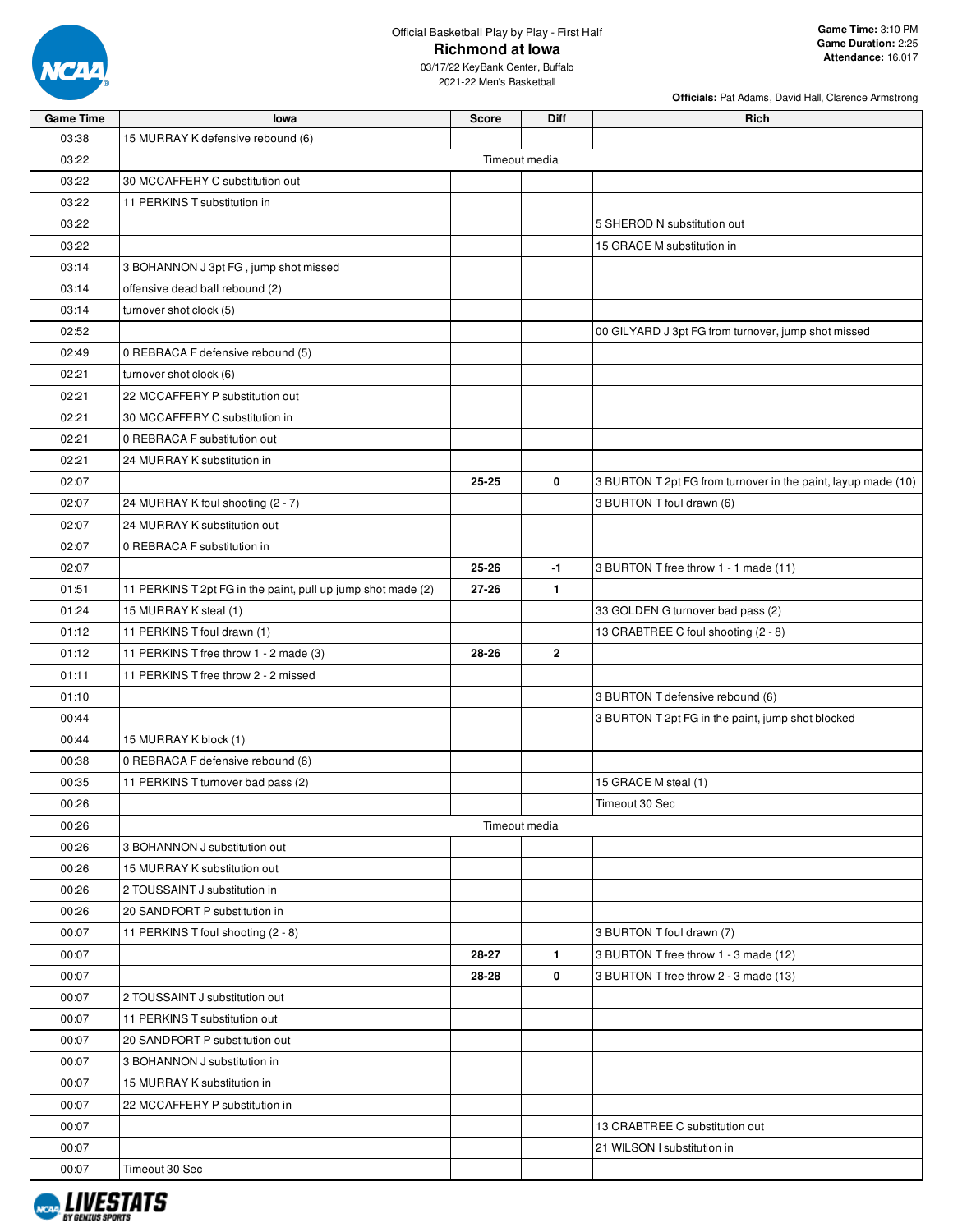

03/17/22 KeyBank Center, Buffalo 2021-22 Men's Basketball

| <b>Game Time</b>     | lowa                                                                  | <b>Score</b> | <b>Diff</b> | <b>Rich</b>                           |  |  |  |  |  |
|----------------------|-----------------------------------------------------------------------|--------------|-------------|---------------------------------------|--|--|--|--|--|
| 00:07                |                                                                       | 28-29        | $-1$        | 3 BURTON T free throw 3 - 3 made (14) |  |  |  |  |  |
| 00:07                | 0 REBRACA F substitution out                                          |              |             |                                       |  |  |  |  |  |
| 00:07                | 20 SANDFORT P substitution in                                         |              |             |                                       |  |  |  |  |  |
| 00:01                | 30 MCCAFFERY C 3pt FG, jump shot missed                               |              |             |                                       |  |  |  |  |  |
| 00:00                | 22 MCCAFFERY P offensive rebound (2)                                  |              |             |                                       |  |  |  |  |  |
| 00:00                | 22 MCCAFFERY P 2pt FG second chance in the paint, jump<br>shot missed |              |             |                                       |  |  |  |  |  |
| 00:00                |                                                                       |              |             | defensive dead ball rebound (2)       |  |  |  |  |  |
| <b>END OF PERIOD</b> |                                                                       |              |             |                                       |  |  |  |  |  |
|                      | lowa 28-29 Rich                                                       |              |             |                                       |  |  |  |  |  |

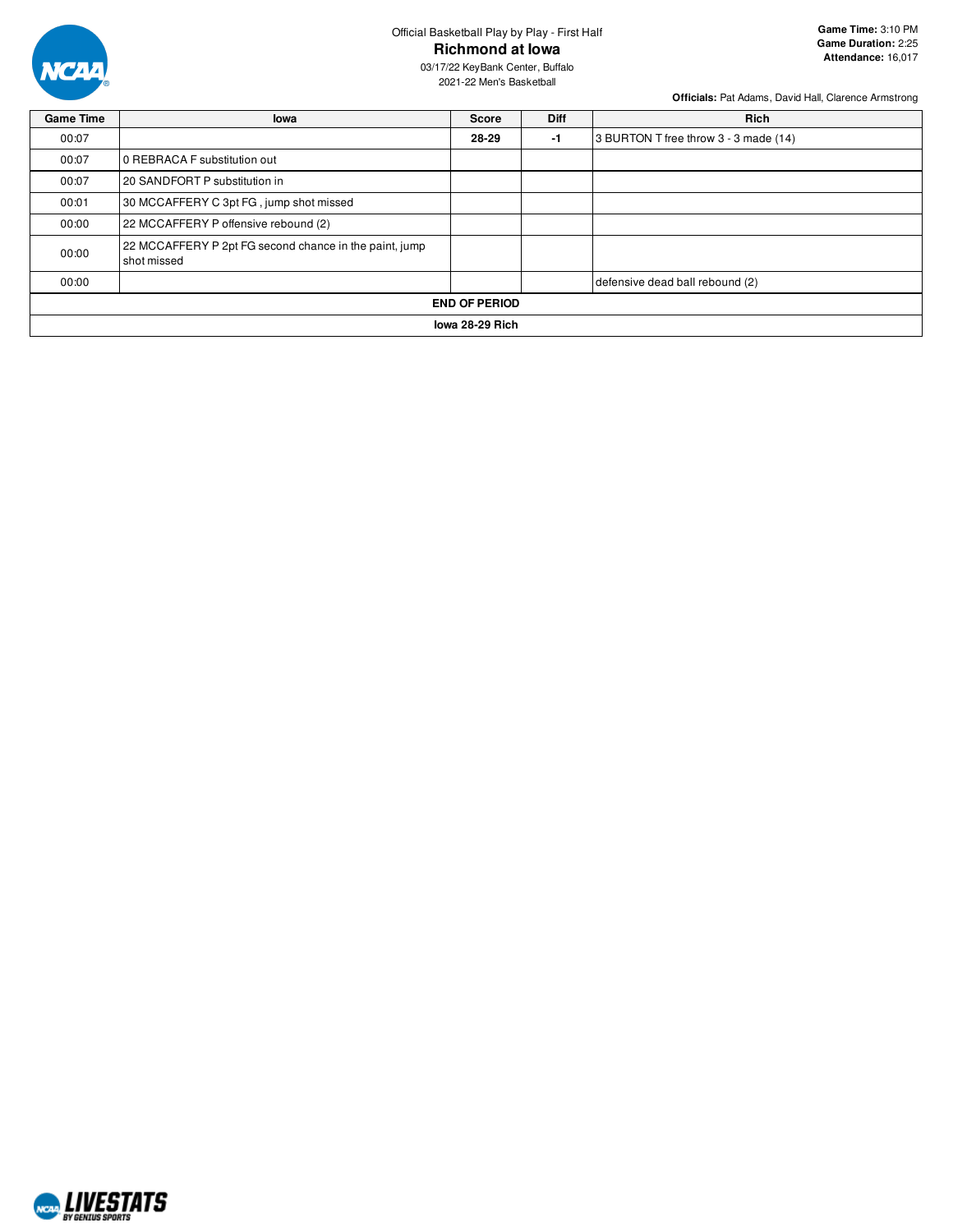

# Official Basketball Box Score - First Half **Richmond at Iowa**

03/17/22 KeyBank Center, Buffalo 2021-22 Men's Basketball

**Officials:** Pat Adams, David Hall, Clarence Armstrong

#### **Richmond - 29**

|               |                          |       | FG        | 3Р              | <b>FT</b>     |          | <b>Rebounds</b> |              |                | <b>Fouls</b> | <b>TP</b> | <b>AS</b> | <b>TO</b> | <b>ST</b> | <b>Blocks</b> |             | $+/-$          |
|---------------|--------------------------|-------|-----------|-----------------|---------------|----------|-----------------|--------------|----------------|--------------|-----------|-----------|-----------|-----------|---------------|-------------|----------------|
|               | NO. Name                 | Min   | M-A       | M-A             | M-A           | OR.      | <b>DR</b>       | <b>TOT</b>   | <b>PF</b>      | FD.          |           |           |           |           | <b>BS</b>     | <b>BA</b>   |                |
| 3             | F<br>Tyler Burton        | 20:00 | $4 - 10$  | $1 - 4$         | $5-6$         |          | 5               | 6            | 0              | 7            | 14        |           |           |           | 0             |             |                |
| 4             | F<br>Nathan Cayo         | 10:50 | $1 - 3$   | $0-0$           | $0 - 0$       | 0        | $\Omega$        | $\mathbf{0}$ | $\overline{2}$ | $\Omega$     | 2         | 0         | $\Omega$  | $\Omega$  | $\Omega$      | 0           | -3             |
| 33            | <b>Grant Golden</b><br>F | 13:16 | $0 - 5$   | $0-0$           | $0 - 0$       |          | 3               | 4            | $\Omega$       |              | O         | 3         | 2         | 0         |               | 0           | -1             |
| 00            | Jacob Gilyard<br>G       | 20:00 | $4 - 9$   |                 | $1 - 410 - 0$ | $\Omega$ | $\overline{4}$  | 4            |                | $\Omega$     | 9         | 2         | $\Omega$  | 0         | $\Omega$      | $\mathbf 0$ |                |
| 22            | Andre Gustavson<br>G     | 07:36 | 1-3       | $0 - 1$         | $0 - 0$       |          | 0               |              | 2              | 0            | 2         | 0         | 0         | 0         | 0             | 0           | $-2$           |
| 13            | <b>Connor Crabtree</b>   | 12:16 | $0 - 0$   | $0 - 0 1 0 - 0$ |               | 0        |                 |              | $\overline{c}$ | $\Omega$     | 0         | 0         | $\Omega$  | $\Omega$  | $\Omega$      | $\Omega$    | $\overline{2}$ |
| 5             | Nick Sherod              | 05:48 | $0 - 1$   | $0-0$           | l 0-0         | 0        | 0               | 0            | $\Omega$       | 0            | 0         | 0         | 0         | 0         | 0             | 0           |                |
| 15            | <b>Matt Grace</b>        | 10:06 | $1 - 1$   | $0 - 0 0 - 0$   |               | 0        | $\Omega$        | $\mathbf{0}$ |                | $\Omega$     | 2         | 0         |           |           | $\Omega$      | $\Omega$    | 5              |
| 21            | <b>Isaiah Wilson</b>     | 00:08 | $0 - 0$   | $0 - 0 0 - 0$   |               | $\Omega$ | $\Omega$        | 0            | $\Omega$       | 0            | 0         | 0         | 0         | 0         | 0             | 0           |                |
| Team          |                          |       |           |                 |               | 2        | $\Omega$        | 2            |                |              | $\Omega$  |           | $\Omega$  |           |               |             |                |
| <b>Totals</b> |                          |       | $11 - 32$ | $2 - 9$         | $5-6$         | 5        | 13              | 18           | 8              | 8            | 29        | 6         | 4         | 2         |               |             |                |
|               |                          |       |           |                 |               |          |                 |              |                |              |           |           |           |           |               |             |                |

|     | <b>Shooting By Period</b> |       |       |  |  |  |  |  |  |
|-----|---------------------------|-------|-------|--|--|--|--|--|--|
| 1st | FG%                       | 11-32 | 34.4% |  |  |  |  |  |  |
|     | 3PT%                      | $2-9$ | 22.2% |  |  |  |  |  |  |
|     | FT%                       | 5-6   | 83.3% |  |  |  |  |  |  |
|     | GM FG%                    | 11-32 | 34.4% |  |  |  |  |  |  |
|     | 3PT%                      | $2-9$ | 22.2% |  |  |  |  |  |  |
|     | FT%                       | 5-6   | 83.3% |  |  |  |  |  |  |

Dead Ball Rebounds: 1, 1

| lowa - 28 |  |
|-----------|--|

**Technical Fouls:**:NONE

|        |                               |       | FG      | 3P       | FT       |                |                | <b>Rebounds</b> |           | <b>Fouls</b>   | <b>TP</b> |   | AS TO ST       |   | <b>Blocks</b> |              | $+/-$ |
|--------|-------------------------------|-------|---------|----------|----------|----------------|----------------|-----------------|-----------|----------------|-----------|---|----------------|---|---------------|--------------|-------|
|        | NO. Name                      | Min   | M-A     | M-A      | M-A      | OR.            | DR.            | <b>TOT</b>      | <b>PF</b> | <b>FD</b>      |           |   |                |   | <b>BS</b>     | <b>BA</b>    |       |
| 0      | F<br>Filip Rebraca            | 14:27 | $2 - 4$ | $0 - 0$  | I-2      | 2              | 4              | 6               |           |                | 5         |   | 0              | 0 |               | 0            | -3    |
| 15     | Keegan Murray<br>FI           | 18:18 | $3 - 7$ | $0 - 2$  | $4 - 4$  | $\mathbf{2}$   | 4              | 6               |           | $\overline{4}$ | 10        | 0 | 2              |   |               | 0            | 0     |
| 22     | <b>Patrick McCaffery</b><br>F | 11:13 | $2 - 8$ | $1-2$    | $0 - 0$  |                |                | $\overline{c}$  | $\Omega$  | $\Omega$       | 5         |   | 0              | 0 |               | 1            | -3    |
|        | Jordan Bohannon<br>G          | 14:49 | $0 - 3$ | $0 - 3$  | $0 - 0$  | 0              |                |                 |           | $\Omega$       | 0         |   |                | 0 | 0             | 0            |       |
| 11     | Tony Perkins<br>G             | 10:27 | $1-2$   | $0 - 1$  | 1-2      | 0              |                |                 | 2         |                | 3         | 0 | 2              | 0 | 0             | 0            | -5    |
|        | Joe Toussaint                 | 06:53 | $0 - 1$ | $0 - 0$  | $0 - 0$  | 0              | $\Omega$       | $\Omega$        |           | 0              |           |   | 0              | 0 | O             | 0            | 2     |
| 24     | Kris Murray                   | 06:48 | 1-2     | $0 - 1$  | $-2$     |                | $\overline{2}$ | 3               | 2         |                | 3         | 0 | 0              | 0 | n             | $\mathbf{0}$ | 3     |
| 30     | <b>Connor McCaffery</b>       | 11:46 | $0 - 1$ | $0 - 1$  | $0 - 0$  | 0              | $\overline{2}$ | $\overline{c}$  | $\Omega$  | 0              | 0         |   | 0              | 0 | 0             | 0            | 2     |
| 20     | Payton Sandfort               | 05:19 | 1-5     | $0 - 3$  | $0-0$    | 2              |                | 3               | $\Omega$  |                | 2         | 0 | 0              | 0 | 0             | 0            |       |
| Team   |                               |       |         |          |          | $\overline{2}$ | $\Omega$       | $\overline{2}$  |           |                | 0         |   | $\overline{2}$ |   |               |              |       |
| Totals |                               |       | $10-33$ | $1 - 13$ | $7 - 10$ | 10             | 16             | 26              | 8         | 8              | 28        | 5 |                |   |               |              | $-1$  |

|     | <b>Shooting By Period</b> |          |       |  |  |  |  |  |  |
|-----|---------------------------|----------|-------|--|--|--|--|--|--|
| 1st | FG%                       | 10-33    | 30.3% |  |  |  |  |  |  |
|     | 3PT%                      | $1 - 13$ | 7.7%  |  |  |  |  |  |  |
|     | FT%                       | $7 - 10$ | 70%   |  |  |  |  |  |  |
|     | GM FG%                    | 10-33    | 30.3% |  |  |  |  |  |  |
|     | 3PT%                      | $1 - 13$ | 7.7%  |  |  |  |  |  |  |
|     | FT%                       | $7 - 10$ | 70.0% |  |  |  |  |  |  |

Dead Ball Rebounds: 2, 0

|                                                                   | <b>Rich</b>                | Iowa  |  |  |  |
|-------------------------------------------------------------------|----------------------------|-------|--|--|--|
| <b>Biggest lead</b>                                               | 4 (1st 13:01) 4 (1st 5:40) |       |  |  |  |
| <b>Best Scoring Run</b> $4(1^{st} 13:01)$ 6(1 <sup>st</sup> 7:17) |                            |       |  |  |  |
| <b>Lead Changes</b>                                               |                            |       |  |  |  |
| <b>Times Tied</b>                                                 | 5                          |       |  |  |  |
| <b>Time with Lead</b>                                             | 08:36                      | 09:20 |  |  |  |

| <b>Points from</b>    |    | <b>Rich Iowa</b> |             | <b>Period by Period Scoring</b> |     |    |
|-----------------------|----|------------------|-------------|---------------------------------|-----|----|
| <b>Turnovers</b>      |    | 5                |             | 1st                             | 2nd |    |
| Paint                 | 18 | 16               |             |                                 |     |    |
| <b>Second Chancel</b> |    |                  | <b>Rich</b> | 29                              | 38  | 67 |
| <b>Fast Breaks</b>    | 6  | 2                |             |                                 | 35  |    |
| <b>Bench</b>          |    | 5                | <b>lowa</b> | 28                              |     | 63 |

**Technical Fouls:**:NONE

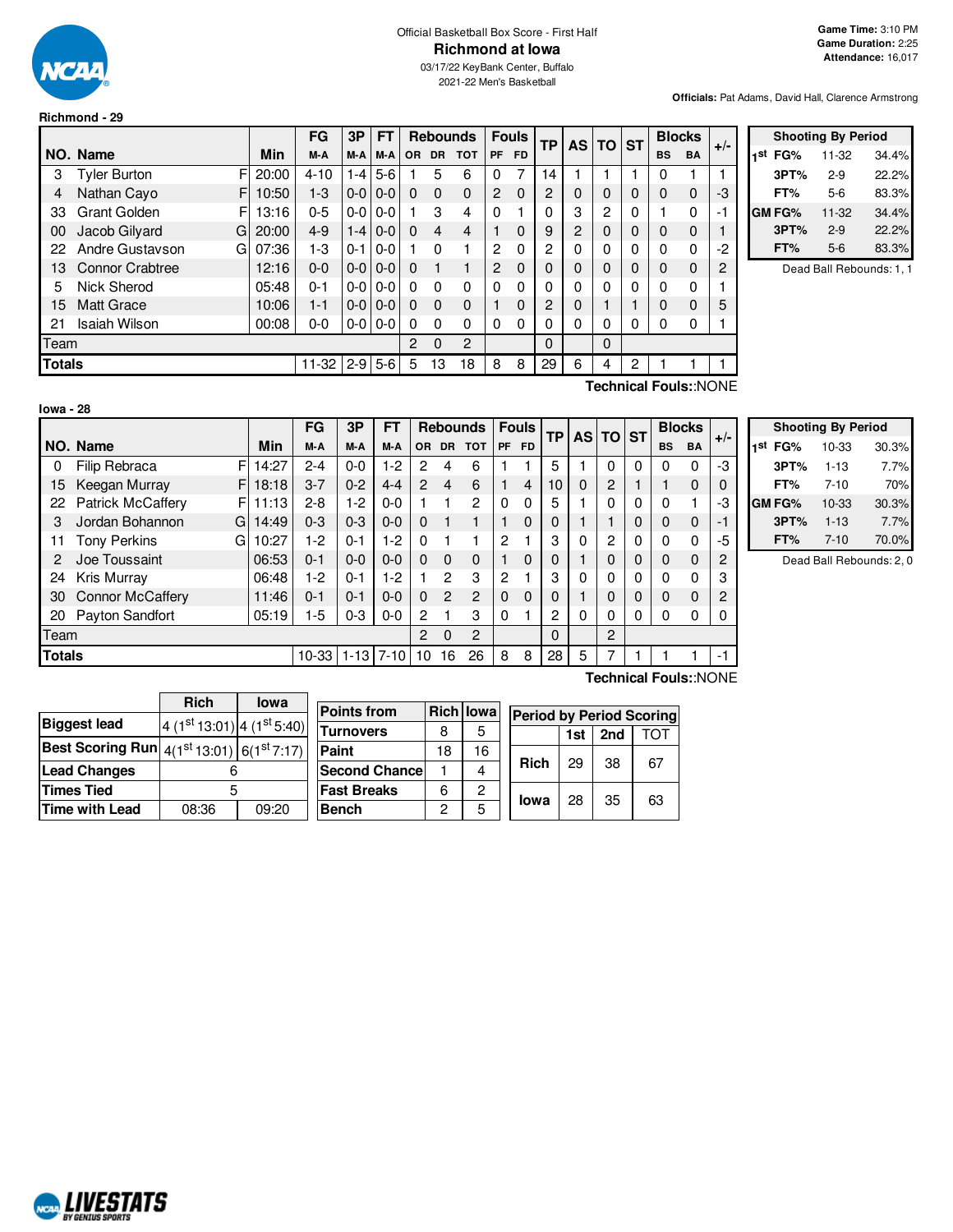

2021-22 Men's Basketball

**Officials:** Pat Adams, David Hall, Clarence Armstrong

#### **Period 2**

| <b>Quarter Starters:</b> |                                                                               |                              |               |                                                |                                                    |
|--------------------------|-------------------------------------------------------------------------------|------------------------------|---------------|------------------------------------------------|----------------------------------------------------|
| lowa                     | 0 Rebraca F                                                                   | 3 Bohannon J<br>11 Perkins T |               | 15 Murray K                                    | 22 McCaffery P                                     |
| Rich                     | 00 Gilyard J<br>3 Burton T                                                    | 4 Cayo N                     |               | 22 Gustavson A                                 | 33 Golden G                                        |
| <b>Game Time</b>         | lowa                                                                          | <b>Score</b>                 | <b>Diff</b>   |                                                | Rich                                               |
| 20:00                    | 20 SANDFORT P substitution out                                                |                              |               |                                                |                                                    |
| 20:00                    | 30 MCCAFFERY C substitution out                                               |                              |               |                                                |                                                    |
| 20:00                    | 0 REBRACA F substitution in                                                   |                              |               |                                                |                                                    |
| 20:00                    | 11 PERKINS T substitution in                                                  |                              |               |                                                |                                                    |
| 20:00                    |                                                                               |                              |               | 15 GRACE M substitution out                    |                                                    |
| 20:00                    |                                                                               |                              |               | 21 WILSON I substitution out                   |                                                    |
| 20:00                    |                                                                               |                              |               | 4 CAYO N substitution in                       |                                                    |
| 20:00                    |                                                                               |                              |               | 22 GUSTAVSON A substitution in                 |                                                    |
| 19:42                    |                                                                               |                              |               | 33 GOLDEN G 3pt FG, jump shot missed           |                                                    |
| 19:37                    | 0 REBRACA F defensive rebound (7)                                             |                              |               |                                                |                                                    |
| 19:17                    | 11 PERKINS T 3pt FG, jump shot missed                                         |                              |               |                                                |                                                    |
| 19:15                    |                                                                               |                              |               | defensive rebound (19)                         |                                                    |
| 18:58                    |                                                                               | 28-32                        | -4            |                                                | 00 GILYARD J 3pt FG, step back jump shot made (12) |
| 18:58                    |                                                                               |                              |               | 4 CAYO N assist (1)                            |                                                    |
| 18:30                    | 0 REBRACA F 2pt FG in the paint, hook shot missed                             |                              |               |                                                |                                                    |
| 18:30                    |                                                                               |                              |               | defensive rebound (20)                         |                                                    |
| 18:15                    |                                                                               | 28-34                        | -6            |                                                | 00 GILYARD J 2pt FG in the paint, layup made (14)  |
| 18:15                    |                                                                               |                              |               | 33 GOLDEN G assist (4)                         |                                                    |
| 17:59<br>17:59           | 22 MCCAFFERY P 3pt FG, jump shot made (8)                                     | 31-34                        | $-3$          |                                                |                                                    |
| 17:34                    | 11 PERKINS T assist (1)                                                       |                              |               | 33 GOLDEN G 2pt FG in the paint, layup blocked |                                                    |
| 17:34                    | 0 REBRACA F block (1)                                                         |                              |               |                                                |                                                    |
| 17:29                    | 3 BOHANNON J defensive rebound (2)                                            |                              |               |                                                |                                                    |
| 17:26                    | 22 MCCAFFERY P 3pt FG fast break, jump shot made (11)                         | 34-34                        | 0             |                                                |                                                    |
| 17:26                    | 15 MURRAY K assist (1)                                                        |                              |               |                                                |                                                    |
| 17:08                    |                                                                               |                              |               |                                                | 33 GOLDEN G 2pt FG in the paint, hook shot missed  |
| 17:03                    | 0 REBRACA F defensive rebound (8)                                             |                              |               |                                                |                                                    |
| 17:00                    | 15 MURRAY K foul drawn (5)                                                    |                              |               | 22 GUSTAVSON A foul personal (3 - 1)           |                                                    |
| 17:00                    |                                                                               |                              |               | 22 GUSTAVSON A substitution out                |                                                    |
| 17:00                    |                                                                               |                              |               | 13 CRABTREE C substitution in                  |                                                    |
| 16:58                    | 11 PERKINS T 2pt FG in the paint, layup made (5)                              | 36-34                        | $\mathbf{2}$  |                                                |                                                    |
| 16:58                    | 3 BOHANNON J assist (2)                                                       |                              |               |                                                |                                                    |
| 16:58                    | 11 PERKINS T foul drawn (2)                                                   |                              |               | 13 CRABTREE C foul shooting (3 - 2)            |                                                    |
| 16:58                    | 11 PERKINS T free throw 1 - 1 made (6)                                        | 37-34                        | 3             |                                                |                                                    |
| 16:45                    |                                                                               |                              |               | 13 CRABTREE C 3pt FG, jump shot missed         |                                                    |
| 16:41                    |                                                                               |                              |               | 3 BURTON T offensive rebound (7)               |                                                    |
| 16:36                    | 3 BOHANNON J steal (1)                                                        |                              |               | 3 BURTON T turnover lost ball (2)              |                                                    |
| 16:24                    | 22 MCCAFFERY P 2pt FG from turnover outside the paint, jump<br>shot made (13) | 39-34                        | 5             |                                                |                                                    |
| 16:23                    |                                                                               |                              |               | Timeout 30 Sec                                 |                                                    |
| 16:23                    |                                                                               |                              | Timeout media |                                                |                                                    |
| 16:23                    |                                                                               |                              |               | 13 CRABTREE C substitution out                 |                                                    |
| 16:23                    |                                                                               |                              |               | 15 GRACE M substitution in                     |                                                    |

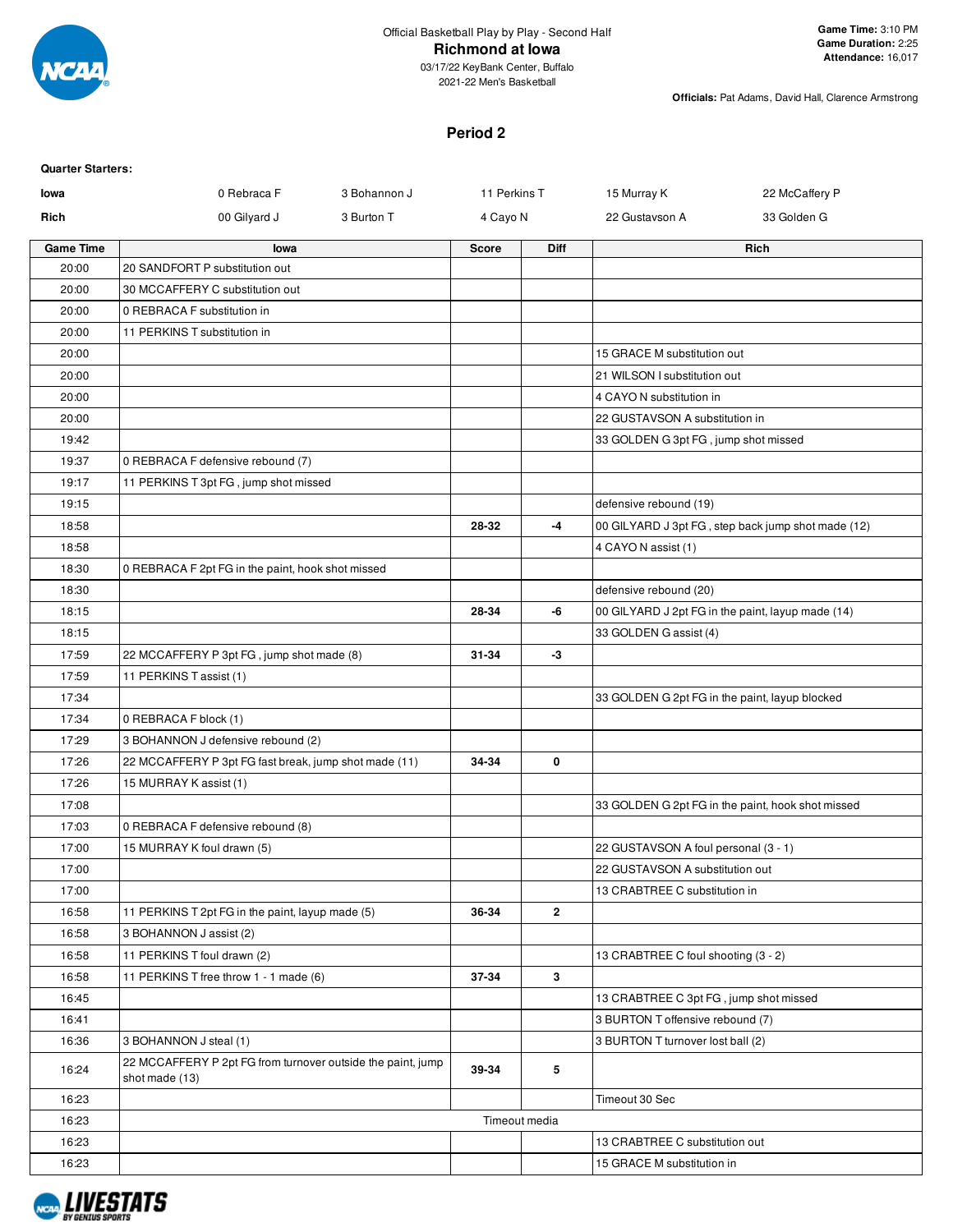

03/17/22 KeyBank Center, Buffalo 2021-22 Men's Basketball

| <b>Game Time</b> | lowa                                                               | <b>Score</b> | <b>Diff</b>    | Rich                                                                 |
|------------------|--------------------------------------------------------------------|--------------|----------------|----------------------------------------------------------------------|
| 16:00            |                                                                    | 39-36        | 3              | 4 CAYO N 2pt FG in the paint, layup made (4)                         |
| 16:00            |                                                                    |              |                | 00 GILYARD J assist (3)                                              |
| 15:43            | 22 MCCAFFERY P 3pt FG, jump shot missed                            |              |                |                                                                      |
| 15:39            |                                                                    |              |                | 3 BURTON T defensive rebound (8)                                     |
| 15:34            | 0 REBRACA F foul shooting (2 - 1)                                  |              |                | 3 BURTON T foul drawn (8)                                            |
| 15:34            |                                                                    |              | Timeout media  |                                                                      |
| 15:34            |                                                                    | 39-37        | $\overline{2}$ | 3 BURTON T free throw 1 - 2 made (15)                                |
| 15:34            |                                                                    | 39-38        | $\mathbf{1}$   | 3 BURTON T free throw 2 - 2 made (16)                                |
| 15:03            | 3 BOHANNON J 2pt FG in the paint, turnaround jump shot<br>missed   |              |                |                                                                      |
| 14:59            |                                                                    |              |                | 00 GILYARD J defensive rebound (5)                                   |
| 14:37            |                                                                    |              |                | 33 GOLDEN G 2pt FG in the paint, layup missed                        |
| 14:34            |                                                                    |              |                | 4 CAYO N offensive rebound (1)                                       |
| 14:34            |                                                                    |              |                | Timeout 30 Sec                                                       |
| 14:32            |                                                                    | 39-40        | -1             | 33 GOLDEN G 2pt FG second chance in the paint, layup made<br>(2)     |
| 14:32            |                                                                    |              |                | 00 GILYARD J assist (4)                                              |
| 14:05            | 22 MCCAFFERY P 2pt FG in the paint, pull up jump shot missed       |              |                |                                                                      |
| 14:02            |                                                                    |              |                | 00 GILYARD J defensive rebound (6)                                   |
| 14:00            |                                                                    | 39-42        | -3             | 4 CAYO N 2pt FG fast break in the paint, dunk, made (6)              |
| 14:00            |                                                                    |              |                | 00 GILYARD J assist (5)                                              |
| 13:34            | 11 PERKINS T 2pt FG outside the paint, jump shot missed            |              |                |                                                                      |
| 13:34            | offensive rebound (30)                                             |              |                |                                                                      |
| 13:34            | 0 REBRACA F foul drawn (2)                                         |              |                | 3 BURTON T foul personal (1 - 3)                                     |
| 13:34            | 0 REBRACA F substitution out                                       |              |                |                                                                      |
| 13:34            | 11 PERKINS T substitution out                                      |              |                |                                                                      |
| 13:34            | 22 MCCAFFERY P substitution out                                    |              |                |                                                                      |
| 13:34            | 2 TOUSSAINT J substitution in                                      |              |                |                                                                      |
| 13:34            | 24 MURRAY K substitution in                                        |              |                |                                                                      |
| 13:34            | 30 MCCAFFERY C substitution in                                     |              |                |                                                                      |
| 13:34            |                                                                    |              |                | 33 GOLDEN G substitution out                                         |
| 13:34            |                                                                    |              |                | 5 SHEROD N substitution in                                           |
| 13:33            | 2 TOUSSAINT J foul offensive (2 - 2)                               |              |                | 3 BURTON T foul drawn (9)                                            |
| 13:33            | 2 TOUSSAINT J turnover offensive (1)                               |              |                |                                                                      |
| 13:02            |                                                                    |              |                | turnover shot clock (6)                                              |
| 12:45            | 15 MURRAY K 2pt FG from turnover in the paint, jump shot<br>missed |              |                |                                                                      |
| 12:42            |                                                                    |              |                | 15 GRACE M defensive rebound (1)                                     |
| 12:23            |                                                                    |              |                | 5 SHEROD N 3pt FG, jump shot missed                                  |
| 12:19            | 15 MURRAY K defensive rebound (7)                                  |              |                |                                                                      |
| 12:13            | 15 MURRAY K 2pt FG in the paint, jump shot missed                  |              |                |                                                                      |
| 12:10            |                                                                    |              |                | 3 BURTON T defensive rebound (9)                                     |
| 11:49            |                                                                    | 39-45        | -6             | 00 GILYARD J 3pt FG, pull up jump shot made (17)                     |
| 11:17            | 3 BOHANNON J 3pt FG, jump shot made (3)                            | 42-45        | $-3$           |                                                                      |
| 11:17            | 24 MURRAY K assist (1)                                             |              |                |                                                                      |
| 11:02            |                                                                    | 42-47        | $-5$           | 4 CAYO N 2pt FG in the paint, driving layup made (8)                 |
| 10:53            | 2 TOUSSAINT J 2pt FG in the paint, driving layup made (2)          | 44-47        | -3             |                                                                      |
| 10:27            |                                                                    |              |                | 00 GILYARD J 2pt FG outside the paint, step back jump shot<br>missed |
| 10:23            | 24 MURRAY K defensive rebound (4)                                  |              |                |                                                                      |

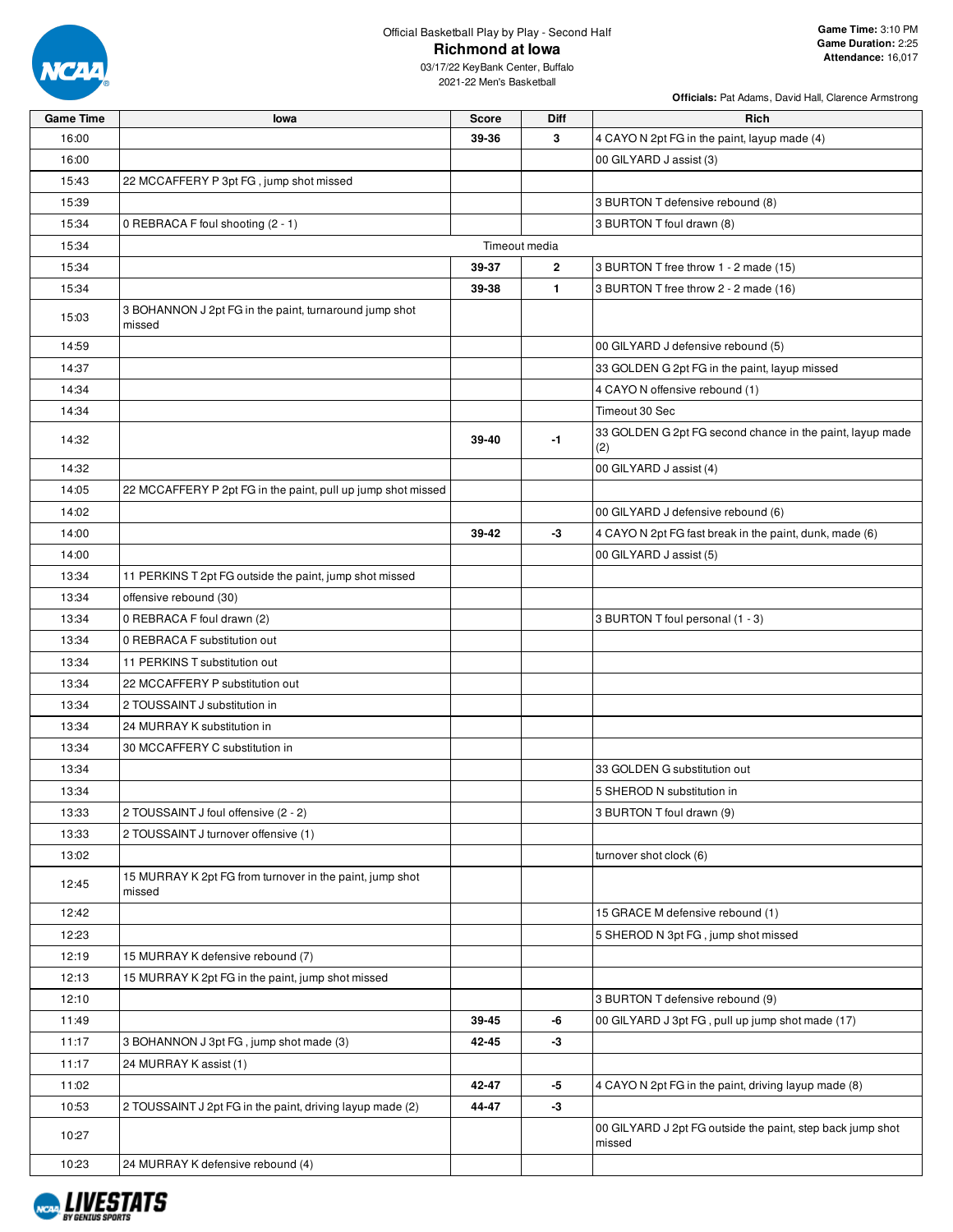

**Officials:** Pat Adams, David Hall, Clarence Armstrong

| <b>Game Time</b> | lowa                                                                  | <b>Score</b> | <b>Diff</b>   | Rich                                                   |
|------------------|-----------------------------------------------------------------------|--------------|---------------|--------------------------------------------------------|
| 10:20            | 15 MURRAY K 2pt FG fast break in the paint, layup made (12)           | 46-47        | -1            |                                                        |
| 10:20            | 24 MURRAY K assist (2)                                                |              |               |                                                        |
| 09:58            |                                                                       | 46-49        | -3            | 15 GRACE M 2pt FG in the paint, driving layup made (4) |
| 09:48            | 15 MURRAY K foul drawn (6)                                            |              |               | 4 CAYO N foul personal (3 - 4)                         |
| 09:48            |                                                                       |              | Timeout media |                                                        |
| 09:48            |                                                                       |              |               | 5 SHEROD N substitution out                            |
| 09:48            |                                                                       |              |               | 22 GUSTAVSON A substitution in                         |
| 09:29            | 30 MCCAFFERY C 3pt FG, jump shot missed                               |              |               |                                                        |
| 09:26            | 2 TOUSSAINT J offensive rebound (1)                                   |              |               |                                                        |
| 09:24            | 2 TOUSSAINT J 2pt FG second chance in the paint, jump shot<br>blocked |              |               |                                                        |
| 09:24            |                                                                       |              |               | 4 CAYO N block (1)                                     |
| 09:12            |                                                                       |              |               | 3 BURTON T defensive rebound (10)                      |
| 09:00            |                                                                       |              |               | 4 CAYO N 2pt FG in the paint, layup missed             |
| 08:56            | 24 MURRAY K defensive rebound (5)                                     |              |               |                                                        |
| 08:50            | 24 MURRAY K 3pt FG, jump shot missed                                  |              |               |                                                        |
| 08:46            |                                                                       |              |               | 22 GUSTAVSON A defensive rebound (2)                   |
| 08:24            |                                                                       | 46-51        | -5            | 4 CAYO N 2pt FG in the paint, layup made (10)          |
| 08:08            | 24 MURRAY K 3pt FG, jump shot missed                                  |              |               |                                                        |
| 08:04            |                                                                       |              |               | 3 BURTON T defensive rebound (11)                      |
| 07:59            |                                                                       |              |               | 00 GILYARD J turnover bad pass (1)                     |
| 07:59            |                                                                       |              | Timeout media |                                                        |
| 07:59            | 2 TOUSSAINT J substitution out                                        |              |               |                                                        |
| 07:59            | 3 BOHANNON J substitution out                                         |              |               |                                                        |
| 07:59            | 30 MCCAFFERY C substitution out                                       |              |               |                                                        |
| 07:59            | 11 PERKINS T substitution in                                          |              |               |                                                        |
| 07:59            | 20 SANDFORT P substitution in                                         |              |               |                                                        |
| 07:59            | 22 MCCAFFERY P substitution in                                        |              |               |                                                        |
| 07:59            |                                                                       |              |               | 15 GRACE M substitution out                            |
| 07:59            |                                                                       |              |               | 33 GOLDEN G substitution in                            |
| 07:34            | 15 MURRAY K 3pt FG from turnover, jump shot missed                    |              |               |                                                        |
| 07:30            |                                                                       |              |               | 22 GUSTAVSON A defensive rebound (3)                   |
| 07:26            |                                                                       |              |               | 22 GUSTAVSON A 3pt FG, jump shot missed                |
| 07:23            | defensive rebound (35)                                                |              |               |                                                        |
| 07:02            | jump ball situation                                                   |              |               |                                                        |
| 06:58            | 24 MURRAY K 3pt FG, jump shot missed                                  |              |               |                                                        |
| 06:54            |                                                                       |              |               | 33 GOLDEN G defensive rebound (5)                      |
| 06:44            |                                                                       |              |               | 3 BURTON T 3pt FG, jump shot missed                    |
| 06:40            | 15 MURRAY K defensive rebound (8)                                     |              |               |                                                        |
| 06:35            | 11 PERKINS T foul offensive (3 - 3)                                   |              |               | 3 BURTON T foul drawn (10)                             |
| 06:35            | 11 PERKINS T turnover offensive (3)                                   |              |               |                                                        |
| 06:35            | 11 PERKINS T substitution out                                         |              |               |                                                        |
| 06:35            | 3 BOHANNON J substitution in                                          |              |               |                                                        |
| 06:13            |                                                                       | 46-54        | -8            | 00 GILYARD J 3pt FG from turnover, jump shot made (20) |
| 06:13            |                                                                       |              |               | 33 GOLDEN G assist (5)                                 |
| 05:52            | 22 MCCAFFERY P 2pt FG in the paint, driving layup missed              |              |               |                                                        |
| 05:49            |                                                                       |              |               | 22 GUSTAVSON A defensive rebound (4)                   |
| 05:49            | 20 SANDFORT P foul personal (1 - 4)                                   |              |               | 00 GILYARD J foul drawn (1)                            |
| 05:49            | 20 SANDFORT P substitution out                                        |              |               |                                                        |
|                  |                                                                       |              |               |                                                        |

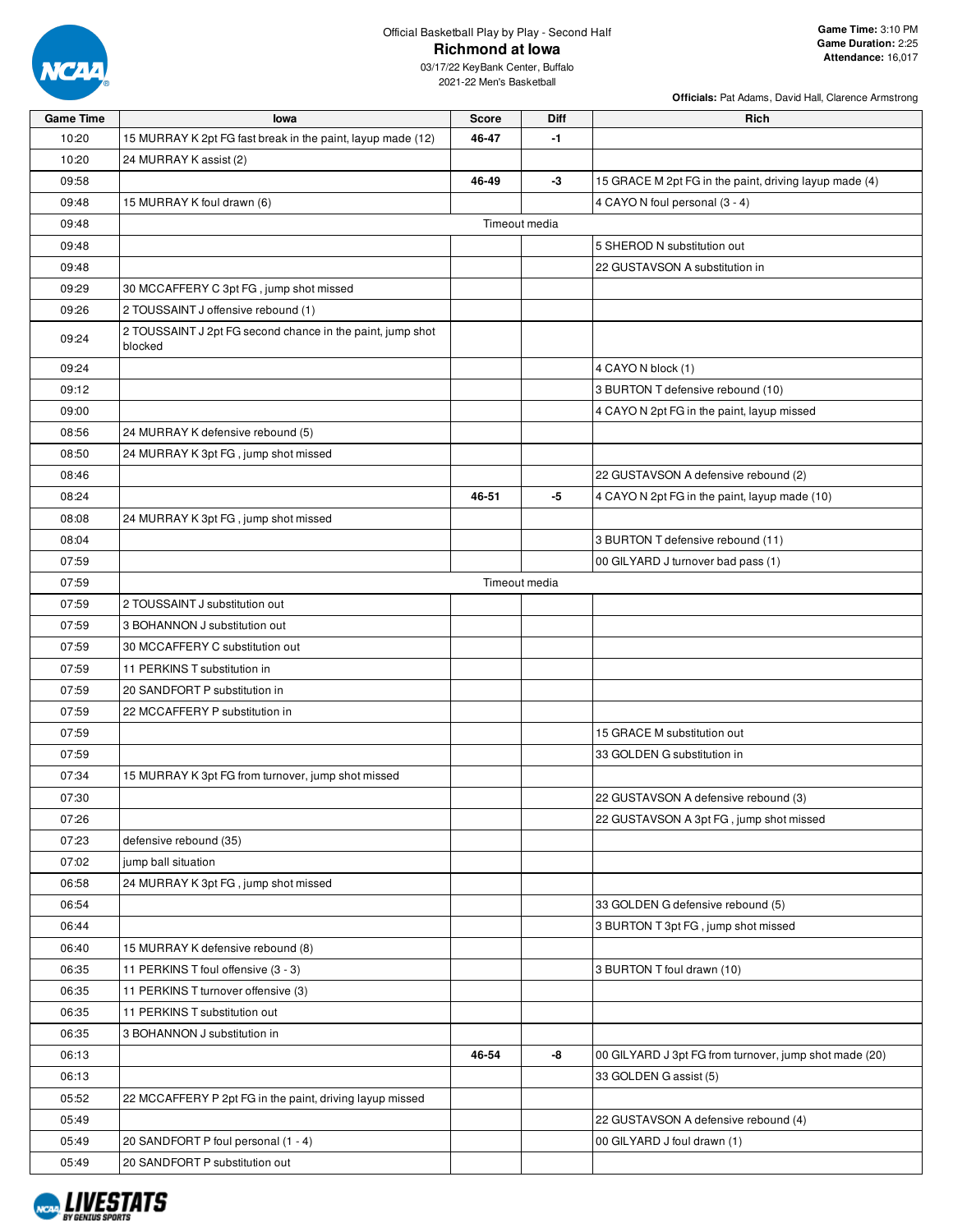

**Officials:** Pat Adams, David Hall, Clarence Armstrong

| 33 GOLDEN G 2pt FG in the paint, layup made (4)             |
|-------------------------------------------------------------|
|                                                             |
|                                                             |
|                                                             |
|                                                             |
|                                                             |
|                                                             |
|                                                             |
| 00 GILYARD J 2pt FG outside the paint, jump shot missed     |
|                                                             |
| 4 CAYO N 2pt FG second chance in the paint, layup made (12) |
|                                                             |
|                                                             |
|                                                             |
|                                                             |
|                                                             |
|                                                             |
|                                                             |
|                                                             |
|                                                             |
|                                                             |
| 4 CAYO N 2pt FG in the paint, driving layup made (14)       |
|                                                             |
|                                                             |

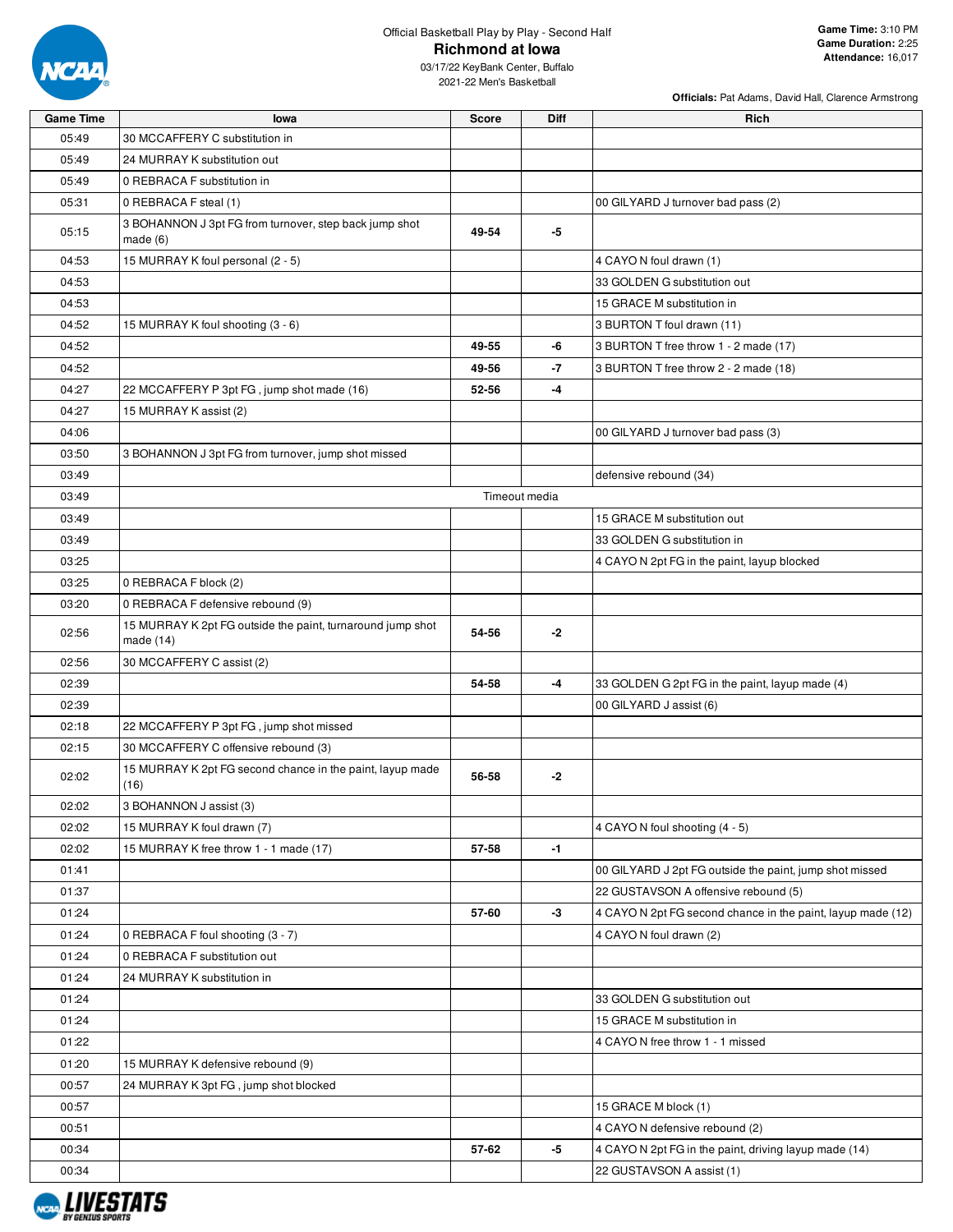

03/17/22 KeyBank Center, Buffalo 2021-22 Men's Basketball

| <b>Game Time</b> | lowa                                                                        | <b>Score</b> | Diff | Rich                                    |
|------------------|-----------------------------------------------------------------------------|--------------|------|-----------------------------------------|
| 00:34            | 22 MCCAFFERY P foul shooting (1 - 8)                                        |              |      | 4 CAYO N foul drawn (3)                 |
| 00:34            |                                                                             | 57-63        | -6   | 4 CAYO N free throw 1 - 1 made (15)     |
| 00:27            | 22 MCCAFFERY P 2pt FG fast break in the paint, driving layup<br>made $(18)$ | 59-63        | -4   |                                         |
| 00:27            | Timeout 30 Sec                                                              |              |      |                                         |
| 00:27            | 3 BOHANNON J substitution out                                               |              |      |                                         |
| 00:27            | 22 MCCAFFERY P substitution out                                             |              |      |                                         |
| 00:27            | 30 MCCAFFERY C substitution out                                             |              |      |                                         |
| 00:27            | 2 TOUSSAINT J substitution in                                               |              |      |                                         |
| 00:27            | 4 ULIS A substitution in                                                    |              |      |                                         |
| 00:27            | 11 PERKINS T substitution in                                                |              |      |                                         |
| 00:27            |                                                                             |              |      | 4 CAYO N substitution out               |
| 00:27            |                                                                             |              |      | 13 CRABTREE C substitution in           |
| 00:22            | 24 MURRAY K steal (1)                                                       |              |      | 3 BURTON T turnover bad pass (3)        |
| 00:21            | 15 MURRAY K 2pt FG from turnover in the paint, jump shot<br>made (19)       | 61-63        | $-2$ |                                         |
| 00:15            | 11 PERKINS T foul personal (4 - 9)                                          |              |      | 00 GILYARD J foul drawn (2)             |
| 00:15            | 4 ULIS A substitution out                                                   |              |      |                                         |
| 00:15            | 22 MCCAFFERY P substitution in                                              |              |      |                                         |
| 00:15            |                                                                             | 61-64        | -3   | 00 GILYARD J 1&1 free throw 1 made (21) |
| 00:15            | 2 TOUSSAINT J substitution out                                              |              |      |                                         |
| 00:15            | 3 BOHANNON J substitution in                                                |              |      |                                         |
| 00:15            |                                                                             | 61-65        | -4   | 00 GILYARD J 1&1 free throw 2 made (22) |
| 00:11            | 3 BOHANNON J foul drawn (1)                                                 |              |      | 00 GILYARD J foul personal (2 - 6)      |
| 00:08            | 3 BOHANNON J 3pt FG, jump shot missed                                       |              |      |                                         |
| 00:05            | offensive rebound (40)                                                      |              |      |                                         |
| 00:08            | 11 PERKINS T foul personal (5 - 10)                                         |              |      | 00 GILYARD J foul drawn (3)             |
| 00:05            | 3 BOHANNON J substitution out                                               |              |      |                                         |
| 00:05            | 22 MCCAFFERY P substitution out                                             |              |      |                                         |
| 00:05            | 2 TOUSSAINT J substitution in                                               |              |      |                                         |
| 00:05            | 4 ULIS A substitution in                                                    |              |      |                                         |
| 00:05            | 11 PERKINS T substitution out                                               |              |      |                                         |
| 00:05            | 30 MCCAFFERY C substitution in                                              |              |      |                                         |
| 00:05            |                                                                             |              |      | 13 CRABTREE C substitution out          |
| 00:05            |                                                                             |              |      | 4 CAYO N substitution in                |
| 00:05            | 3 BOHANNON J substitution out                                               |              |      |                                         |
| 00:05            | 22 MCCAFFERY P substitution out                                             |              |      |                                         |
| 00:05            | 2 TOUSSAINT J substitution in                                               |              |      |                                         |
| 00:05            | 4 ULIS A substitution in                                                    |              |      |                                         |
| 00:05            |                                                                             |              |      | 4 CAYO N substitution out               |
| 00:05            |                                                                             |              |      | 13 CRABTREE C substitution in           |
| 00:05            | 24 MURRAY K steal (2)                                                       |              |      | 3 BURTON T turnover bad pass (4)        |
| 00:05            | 15 MURRAY K 2pt FG from turnover in the paint, alleyoop made<br>(21)        | 63-65        | -2   |                                         |
| 00:05            | 30 MCCAFFERY C assist (3)                                                   |              |      |                                         |
| 00:05            | Timeout 30 Sec                                                              |              |      |                                         |
| 00:05            |                                                                             | 63-66        | -3   | 00 GILYARD J free throw 1 - 2 made (23) |
| 00:05            | 4 ULIS A substitution out                                                   |              |      |                                         |
| 00:05            | 20 SANDFORT P substitution in                                               |              |      |                                         |
| 00:05            |                                                                             |              |      | 13 CRABTREE C substitution out          |

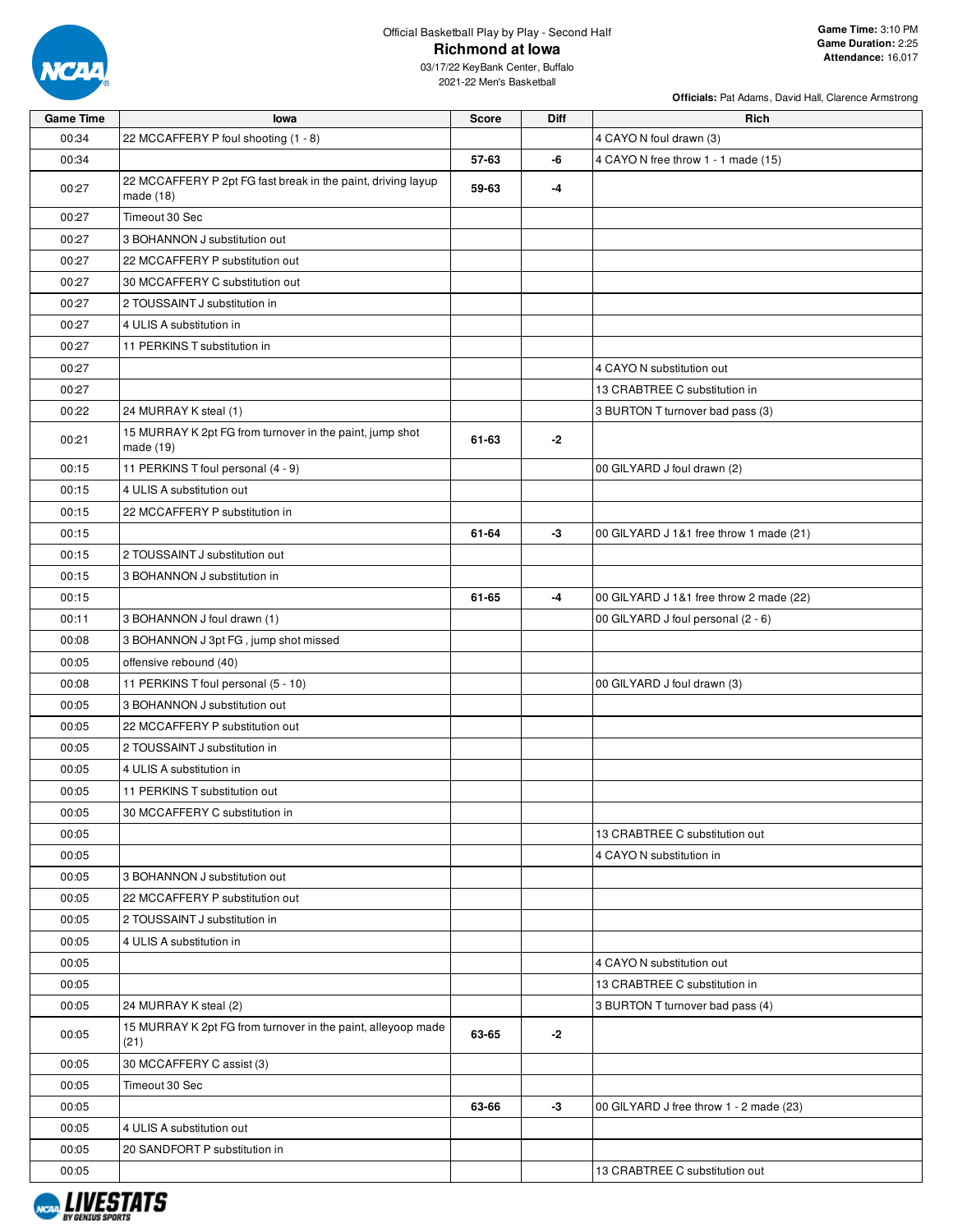

03/17/22 KeyBank Center, Buffalo 2021-22 Men's Basketball

| <b>Game Time</b>   | lowa                                                     | <b>Score</b>             | <b>Diff</b> | <b>Rich</b>          |  |  |  |  |  |
|--------------------|----------------------------------------------------------|--------------------------|-------------|----------------------|--|--|--|--|--|
| 00:05              |                                                          | 4 CAYO N substitution in |             |                      |  |  |  |  |  |
| 00:05              | 2 TOUSSAINT J substitution out                           |                          |             |                      |  |  |  |  |  |
| 00:05              | 22 MCCAFFERY P substitution in                           |                          |             |                      |  |  |  |  |  |
| 00:05              | 00 GILYARD J free throw 2 - 2 made (24)<br>63-67<br>$-4$ |                          |             |                      |  |  |  |  |  |
| 00:05              | 24 MURRAY K substitution out                             |                          |             |                      |  |  |  |  |  |
| 00:05              | 3 BOHANNON J substitution in                             |                          |             |                      |  |  |  |  |  |
| 00:02              | 30 MCCAFFERY C turnover bad pass (1)                     |                          |             | 3 BURTON T steal (2) |  |  |  |  |  |
| 00:02              | 3 BURTON T turnover travel (5)                           |                          |             |                      |  |  |  |  |  |
| 00:02              | Timeout 60 Sec                                           |                          |             |                      |  |  |  |  |  |
| <b>END OF GAME</b> |                                                          |                          |             |                      |  |  |  |  |  |
|                    | lowa 63-67 Rich                                          |                          |             |                      |  |  |  |  |  |